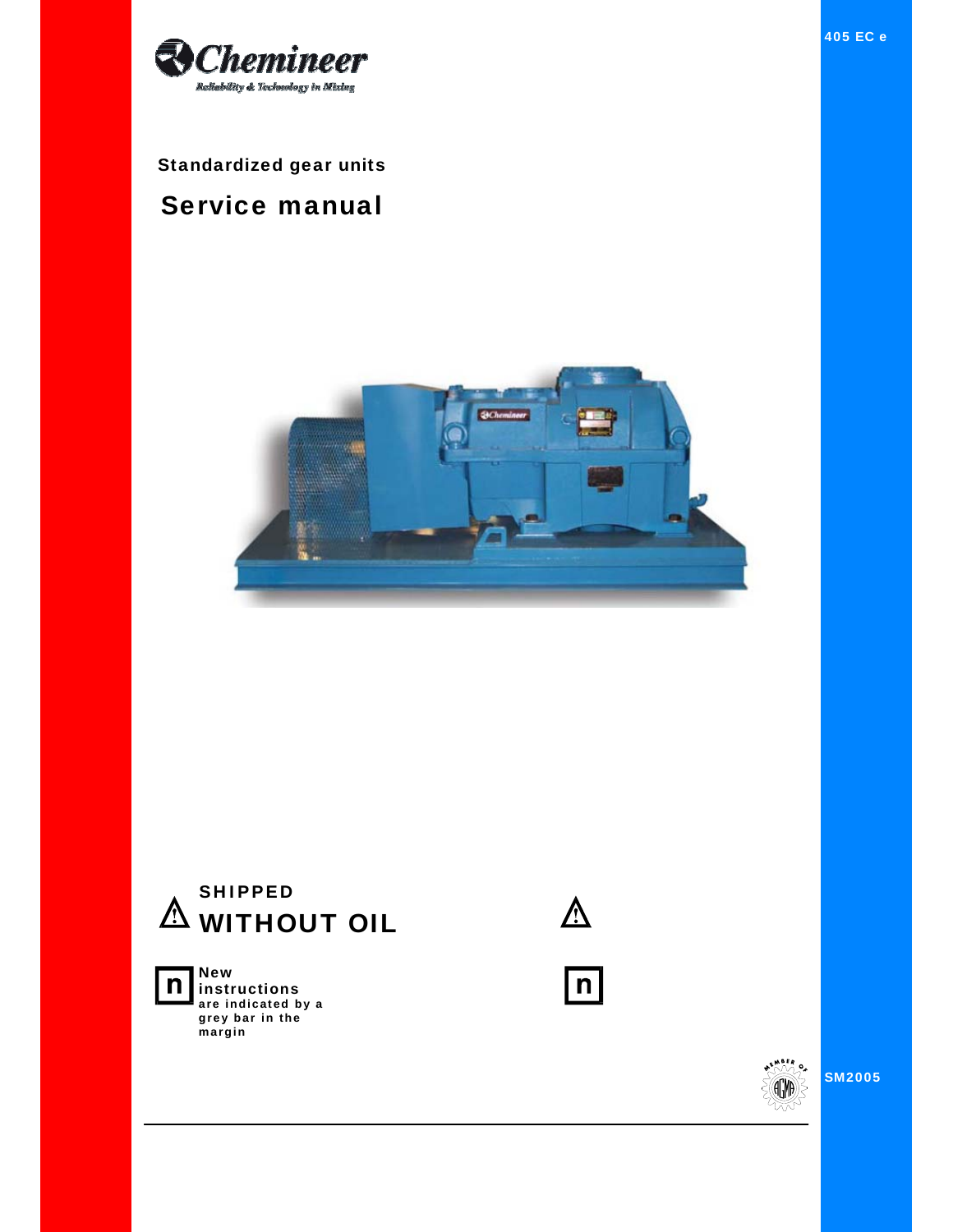# $\hat{M}$  : DANGER

- : WARNING
- M : MAINTENANCE
- n : NEW INSTRUCTION

|    |                           | r∽o∽      |
|----|---------------------------|-----------|
| 1  | <b>GENERAL</b>            | 3-4       |
| 2  | <b>SHIPPING</b>           | 4-5       |
| 3  | <b>STORAGE</b>            | $5-6$     |
| 4  | <b>HANDLING</b>           | $6 - 8$   |
| 5. | <b>INSTALLATION</b>       | $8 - 17$  |
| 6  | <b>LUBRICATION</b>        | 18-23     |
| 7  | <b>COOLING</b>            | $23 - 24$ |
| 8  | <b>BACKSTOPS</b>          | 24-25     |
| 9. | <b>STARTING-UP</b>        | $25 -$    |
|    | 10 MAINTENANCE            | 26-27     |
| 11 | <b>GREASE LUBRICATION</b> | 28-32     |
|    |                           |           |

contents **page** 

Every care has been taken to ensure the accuracy of the information contained in this publication, but, due to a policy of continuous development and improvement the right is reserved to supply products which may differ slightly from those illustrated and described in this publication.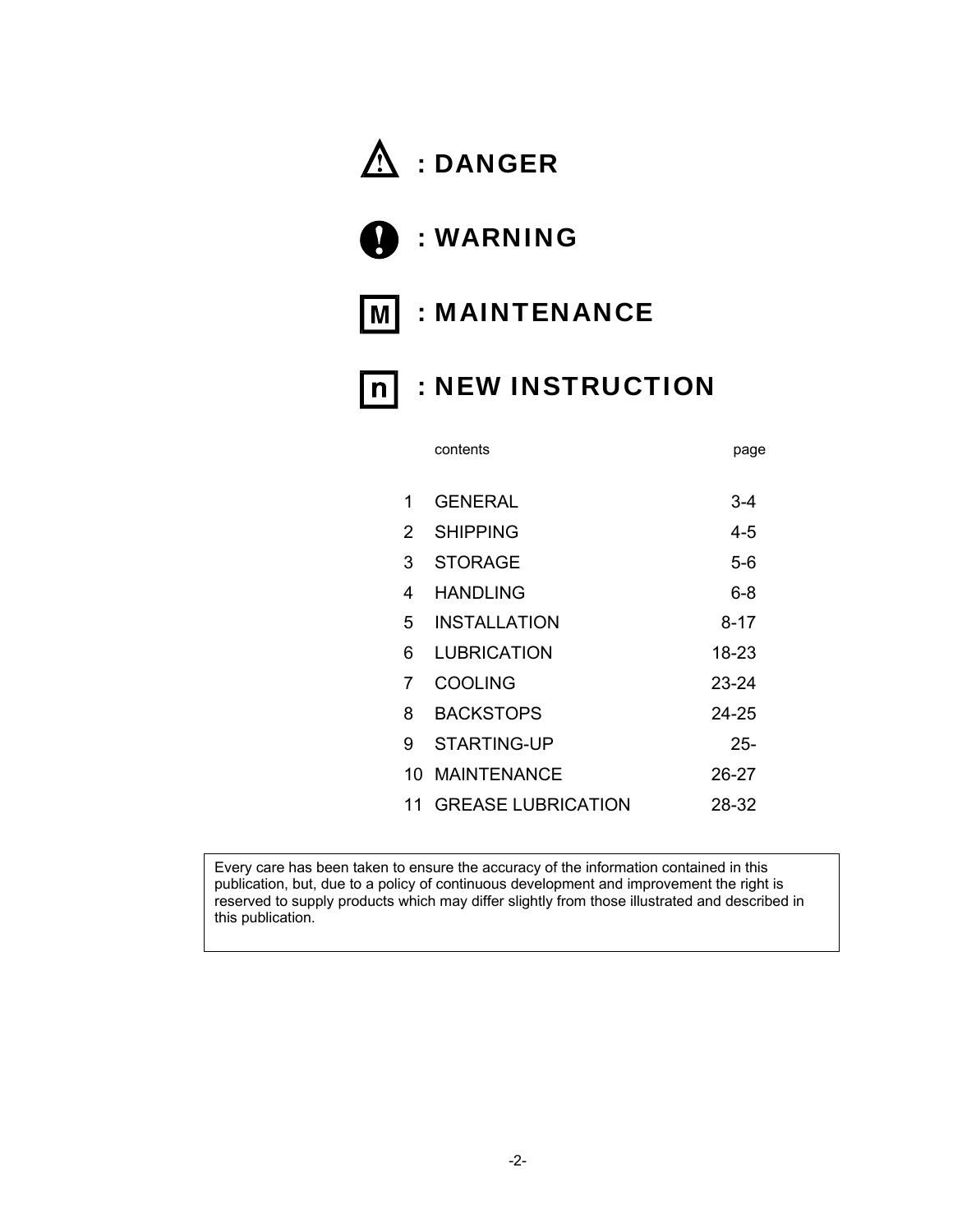# **SCOPE**

This service manual contains the installation, operating, lubrication and maintenance instructions relative to the P4 standardized gear units.

All handling, storage, installation, start-up, inspection and maintenance of the equipment shall be done by personnel qualified in matters of industrial mechanical and - where applicable - electrical equipment.

# 1. GENERAL

### 1.1. GENERAL INSTRUCTIONS

Carefully read this manual before installing the gear unit.

Compliance with the instructions will assure long and troublefree operation of the gear unit. The equipment should be checked against shipping papers and inspected for apparent damage sustained during transport. Any shortage, discrepancy or damage must immediately be reported to CHEMINEER.

#### 1.1.1. Warranty

The warranty clause of the "General Conditions of Sale" applies to gear units installed and maintained as per instructions contained in this manual and in any additional instruction leaflets supplied with the gear unit insofar as the gear unit operates within the service and rating conditions put forward in the "Order Acknowledgement" and on the certified drawings. Non compliance with these instructions, injudicious choice of lubricant or a lack of maintenance will render warranty agreement invalid.

This warranty clause applies to all parts of the gear unit with the exception of these parts which are subject to wear.

# 1.1.2. Safety

It is not allowed to use the gear unit for other applications or in other operating conditions than the one for which it is ordered.

The user shall be responsible for the proper installation of the complete equipment and the supply of protection guards and other safety equipment in accordance with local safety regulations.



Some seals in a gear unit can contain FKM1 material (trade names e.g. Viton® 2 and Fluorel® 3).

If seals, made out of FKM material, have been exposed to high temperatures (e.g. in case of a fire or when a bearing very close to the seal has experienced massive damage), highly corrosive organic fluorides may have been generated and contact with the skin must be avoided at all time. Since it is not always clear whether the used material is in fact FKM, it is strongly recommended to handle every seal that has been exposed to high temperatures with extreme care and to take the necessary precautions (\*).

<sup>1:</sup> FKM is short for Fluoroelastomer

<sup>2:</sup> Viton® is a registered trademark of Dupont-Dow

<sup>3:</sup> Fluorel® is a registered trademark of Dyneon (3M)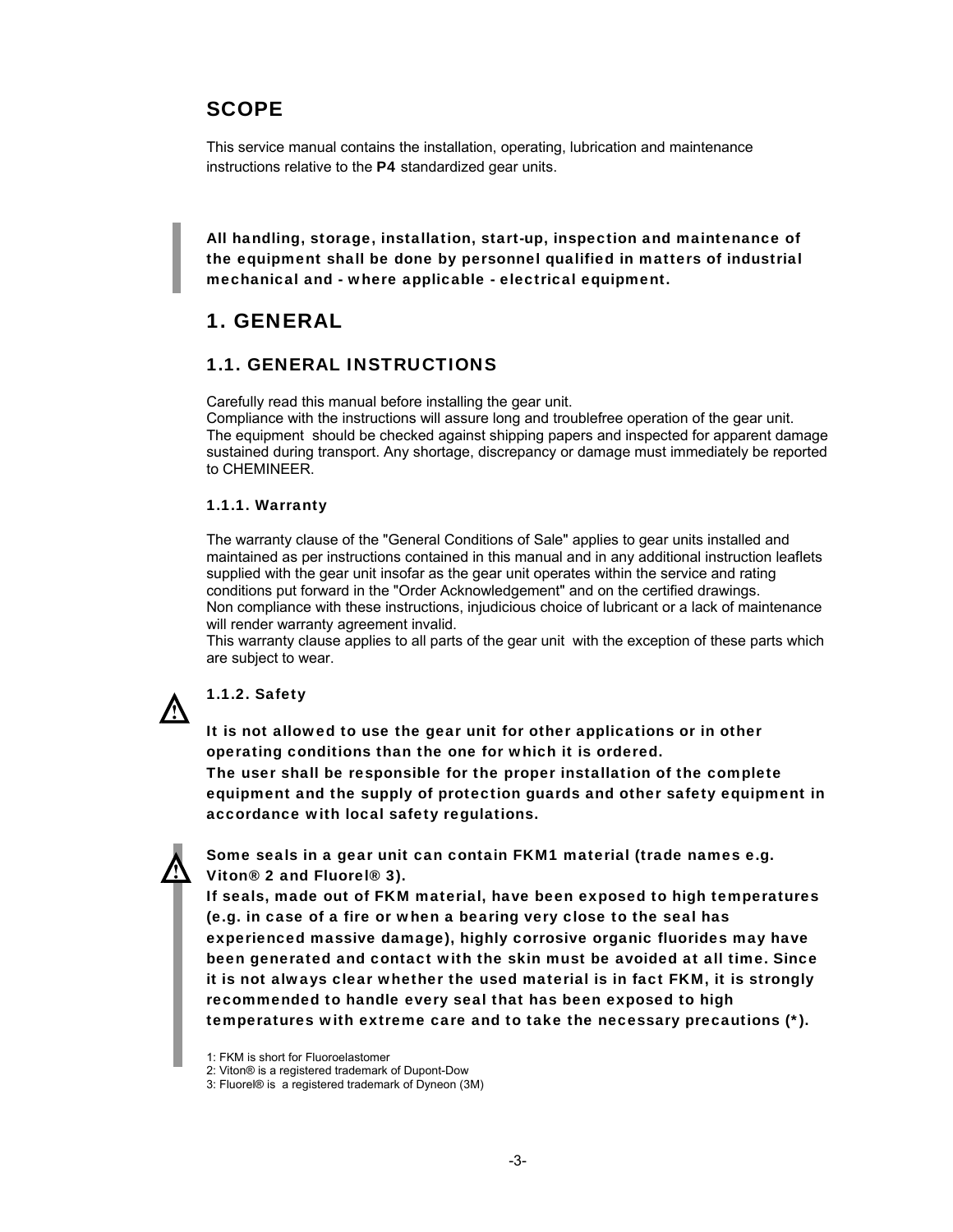#### Extraction from 'handling precautions for Viton® and related chemicals', technical information from Dupont-Dow. Precaution in the event of fire.

Highly toxic products (\*\*) of combustion can be generated in a fire involving Viton®. Personnel fighting such a fire must wear facemasks and a self-contained breathing apparatus. All unprotected personnel must leave the area immediately. Anyone exposed to fumes from the fire should be moved to fresh air at once and treated by a physician.

Anyone handling residues of Viton polymer or parts of Viton that have been involved in a fire must wear Neoprene gloves to avoid skin contact with these possibly highly corrosive residues, which likely include hydrogen fluoride. (Polyvinylchloride [PVC] gloves may be used if the temperature of the residue is below the melting point of the gloves.) Such residues should be decontaminated by washing in lime water (calcium hydroxide solution) and disposed of in the same manner as Viton® polymer. To dispose of Viton®, landfill is pre

tact with these possibly highly corrosive residues, which likely include hydrogen fluoride. (Polyvinylchloride [PVC] gloves may be used if the temperature of the residue is below the melting point of the gloves.) Such residues should be decontaminated by washing in lime water (calcium hydroxide solution) and disposed of in the same manner as Viton® polymer. To dispose of Viton®, landfill is preferred. The disposal method must be conform to national, state and local regulations.

Burning of Viton® is not recommended, unless conducted by an approved, licensed incineration process. In this case, the gaseous products should be treated by alkaline scrubbing. The gloves must be discarded after use.

(\*\*) Combustion products of Vulcanizates of Viton® Carbon Monoxide (CO)<br>Carbon Dioxide (CO2) Carbon Dioxide (CO2) Vinilidene Fluoride (H2CCF2)<br>Hydogen Fluoride (HF) Hexafluoropropylene (C3F6) Hexafluoropropylene (C3F6) Carbonyl Fluoride (COF3) Low molecular weight fluocarbon fragments

Heaters, coolers, electrical alarms and other safety or monitoring devices supplied by CHEMINEER with the equipment must be installed and connected by the user as indicated on the relative document.

# 1.2. GENERAL SPECIFICATIONS

For general specifications such as dimensions, weight, connecting diagrams, refer to certified drawing of the gear unit and/or to the P4 standardized gear unit catalogues.

# 1.3. IDENTIFICATION

Inquiries concerning a gear unit should always specify the unit's complete type code and manufacturing number, which can be found on the nameplate. The nameplate, which is fitted on each gear unit, also contains ratings and/or torque, speed and lubrication instructions. This information is essential to identify positively the unit supplied by CHEMINEER.

# 2. SHIPPING



Prior to shipment each unit has been inspected and accepted by the QUALITY CONTROL DEPARTMENT according to order specifications, and after no load test of several hours in its normal operating position and at speed indicated on the nameplate.

# 2.1. SHIPPING CONDITIONS

Unless otherwise specified, gear units are shipped in unpacked condition and depending on necessity, fixed on wooden pallets with open crating protection. Sometimes parts, such as spare filter elements, are separately packed. In such events, the end-user must take care of the assembly (see chapter 5. INSTALLATION p. 5).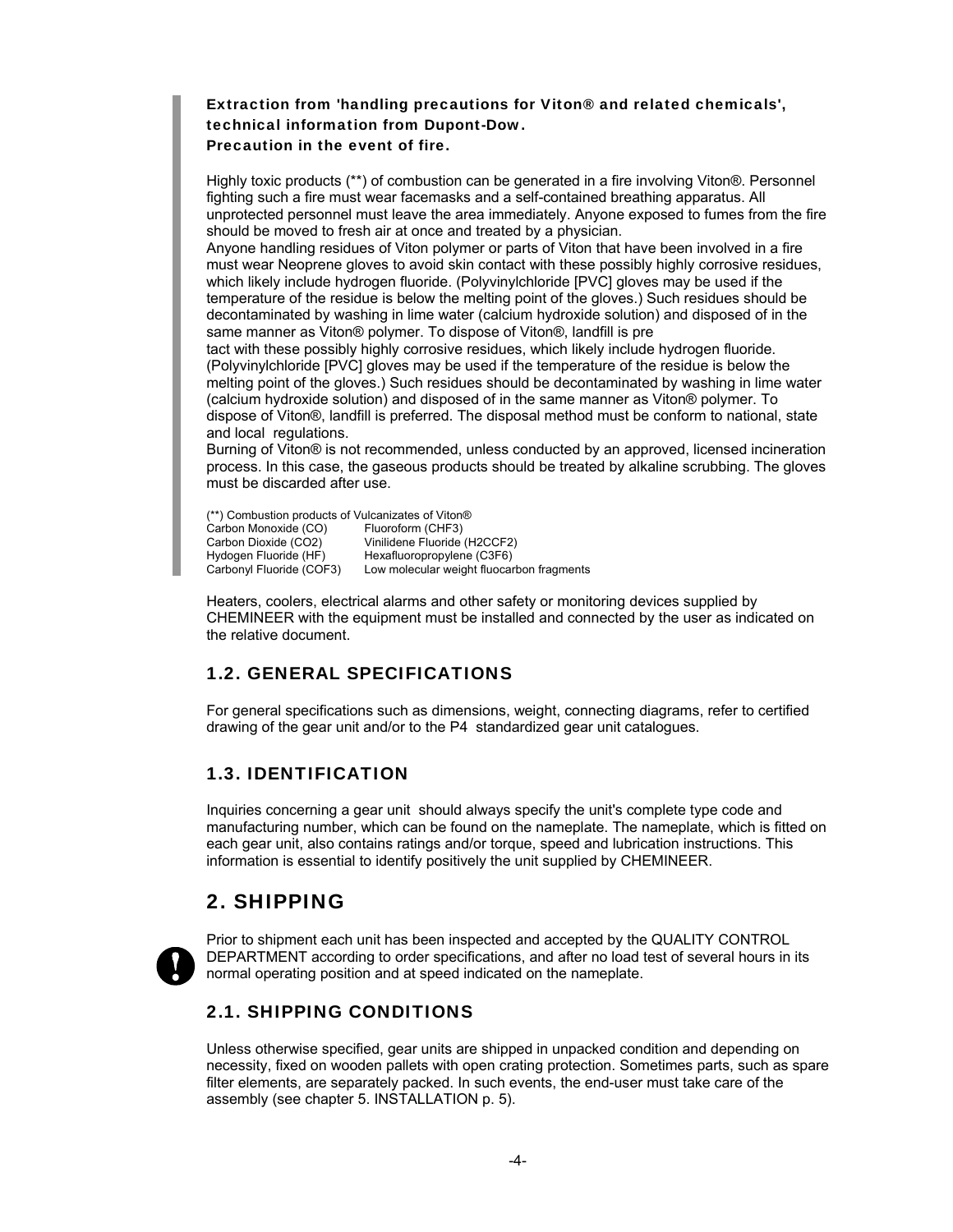

The P4 gear unit is shipped without oil.

All grease lubrication points are factory filled.

In case the gear unit, after arrival of the shipment from CHEMINEER, has to be transported further, then transport by train has to be avoided. If the units are to be transported by train anyhow, then the necessary precautions must be taken by the forwarder to avoid false Brinelling damage on gears and bearings.

### 2.2. PAINTING

The standard external paint for CHEMINEER gear units is an epoxy primer with high solids content, corresponding to the German Standard RAL 5021, water blue.

This paint system offers a 5 year protection for indoor installation provided the gear unit is not subjected to humid or chemical aggressive atmospheric conditions.

Overcoating is possible with most paints based on alkyd-, epoxy or polyurethane resins.

### 2.3. PRESERVATION

The inner parts of the gear units are sprayed with rust preventing mineral oil. The breather plug (standard, dust-proof, anti-humidity) is neither removed nor sealed.

The shaft extensions are protected with rust preventing grease and waxed paraffin paper. The hollow shafts and all unpainted machined surfaces are coated with an anti-oxidizing waxy varnish.

This standard system offers corrosion protection during transport and/or storage for up to one year indoors.

# 3. STORAGE



Always store gear units in their originally supplied shipping conditions. Gear units should not be stored near vibrating machines in order to avoid damage to bearings.

### 3.1. SHORT TERM STORAGE

#### INDOORS

Up to two years indoors in a dry and ventilated area.

#### **OUTDOORS**

Up to six months outdoors.

The gear unit must be filled with a small amount of mineral oil containing an volatile corrosion protective additive. All gear unit openings (dipstick, breather, heater) are hermetically sealed and must remain sealed during handling and transport.

### 3.2. LONG TERM STORAGE

#### INDOORS

Up to five years indoors in a dry and ventilated area.

In case the units are stored for a period up to 5 years in a dry and ventilated area, the units have to be re-filled with a small amount of mineral oil containing a volatile corrosion protective additive after the second and the fourth year. The corrosion protection of the shaft extensions has to be checked - possibly corrected. At these occasions the high speed shaft must be turned until the low speed shaft has made 2 complete revolutions. After that the unit has to be hermetically sealed again.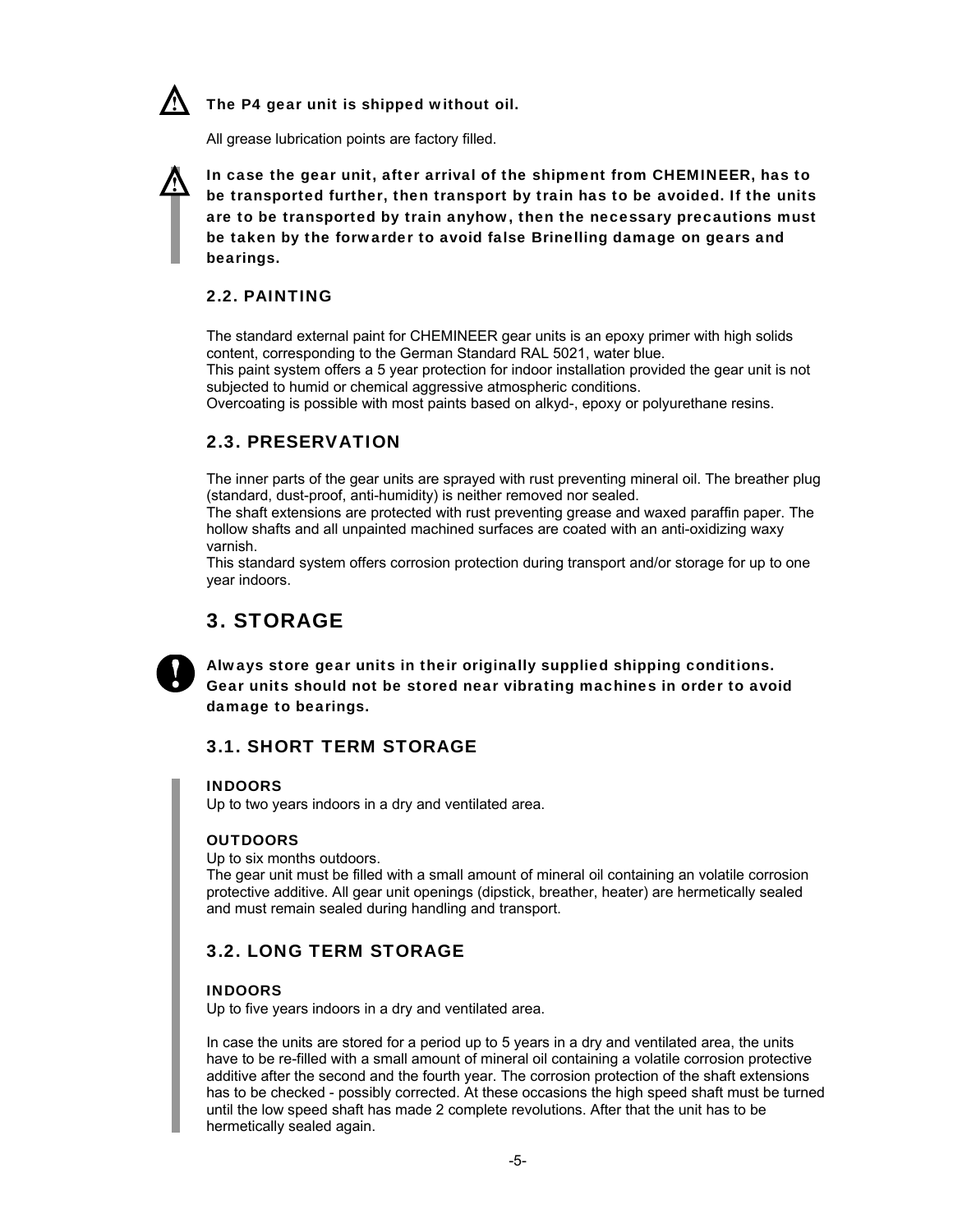#### **OUTDOORS**

Up to 2 years outdoors, in an hermetically sealed envelope and enclosed in a seaworthy packing case.

#### **NOTE**

n

All gear units treated and packed for long term storage have the following sticker with caution and instructions.

This gear unit contains … litres volatile corrosion inhibitor oil.

STORE ON SHIPPING POSITION AND KEEP HERMETICALLY CLOSE TO PREVENT VAPOURS OR OIL FROM ESCAPING TILL PUTTING INTO **OPERATION** 

BEFORE PUTTING INTO OPERATION

- Replace the red plugs by the dipstick and breather (filter or plug).

Drain the protective oil and fill the gear unit with the exact quantity of the prescribed gear oil (see also maintenance manual)



It may in some cases be necessary to rinse the gear unit with the selected oil before starting up. Check with the oil supplier.

See paragraph 6.6, page 10: The first oil filling. See chapter 9, page 11: Starting Up.



Handle any lubricant or oil with care and according to the handling and safety instructions to be supplied by the lubricant supplier on customer's request. These instructions have to be handed over to any personnel performing installation, maintenance or repair of the gear unit.

# 4. HANDLING

The P4 gear units are easy to handle and to install. Make use of integral oval lifting eyes (horizontal mount) and lifting eye nuts or integral rods (vertical mount). For equal load sharing make use of all lifting eyes and use adequate tools.



Make use of attached lifting eye nuts or mount appropriate lifting eye nuts in housing feet. Attached lifting eye nuts must not be removed. Eye nuts must be fully engaged before lifting. Never lift units with slings wrapped around the shafts or motor lantern.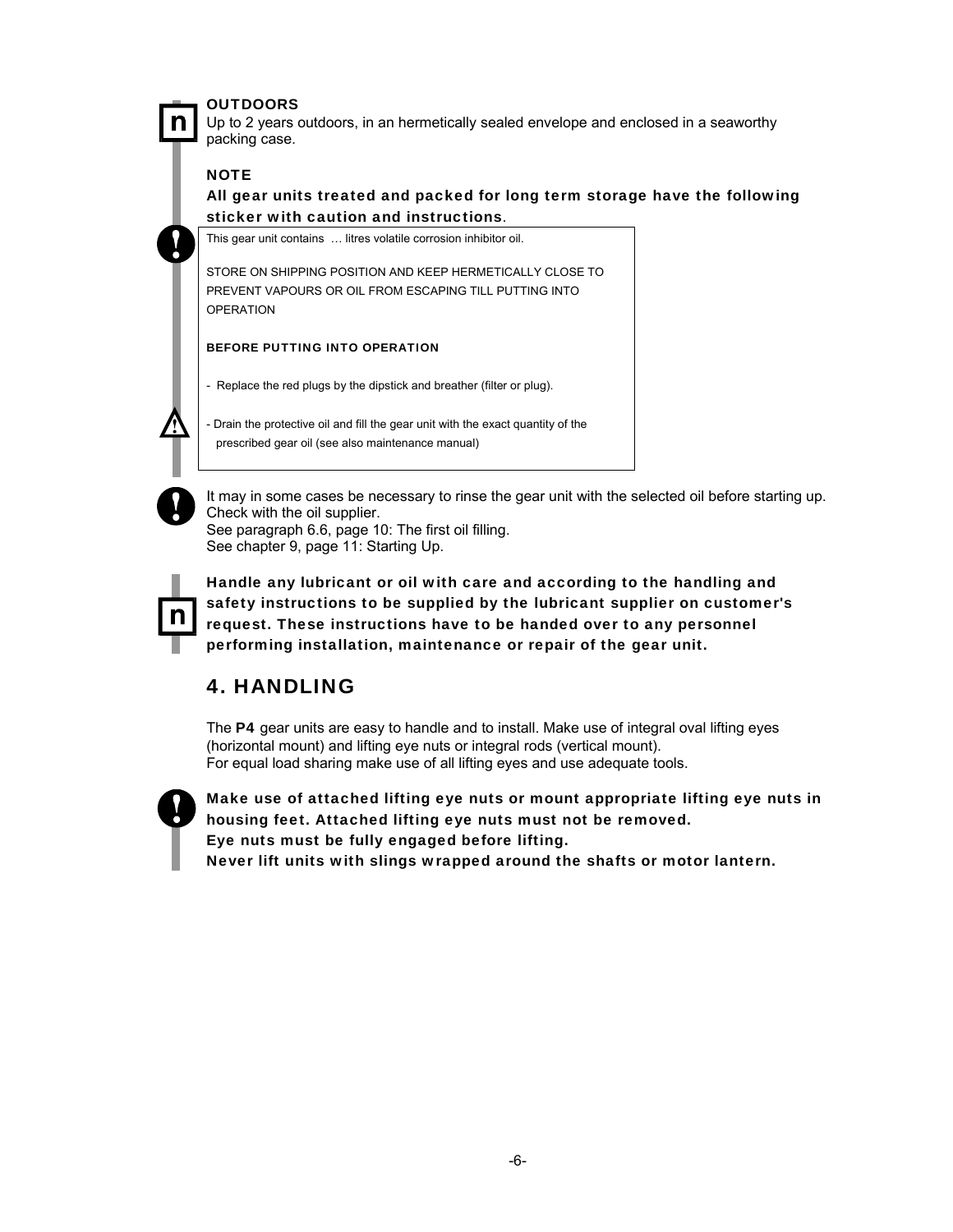# Lifting eye nuts attached to the gear unit:

| Max. Force on<br>eye nut (KN) | M16            | M20 | M24 |
|-------------------------------|----------------|-----|-----|
|                               | 7              | 12  | 18  |
| $ 45^\circ$                   | $\overline{4}$ | 7   | 10  |
| $90^\circ$                    | 3,5            | 6   | 9   |

### Horizontal mount

# - Single stage gear units (type QHP.1)

| Gear unit size           | С | Е | F                                               | G |
|--------------------------|---|---|-------------------------------------------------|---|
| Low speed shaft<br>side  |   |   | Use the oval lifting eye and holes in the feets |   |
| High speed shaft<br>side |   |   |                                                 |   |

# - Multi stage gear units (type QH...)

# Use only integral oval lifting eyes

| Gear unit size          | Α                                       | B | С | D | Е | F | G | Н | J |  |  |
|-------------------------|-----------------------------------------|---|---|---|---|---|---|---|---|--|--|
| Low speed shaft<br>side | Use only the integral oval lifting eyes |   |   |   |   |   |   |   |   |  |  |
| High speed shaft        |                                         |   |   |   |   |   |   |   |   |  |  |
| side                    |                                         |   |   |   |   |   |   |   |   |  |  |

| Gear unit size          |                                         | M | N | P | Q | R | S |  |  |
|-------------------------|-----------------------------------------|---|---|---|---|---|---|--|--|
| Low speed shaft<br>side | Use only the integral oval lifting eyes |   |   |   |   |   |   |  |  |
| High speed shaft        |                                         |   |   |   |   |   |   |  |  |
| side                    |                                         |   |   |   |   |   |   |  |  |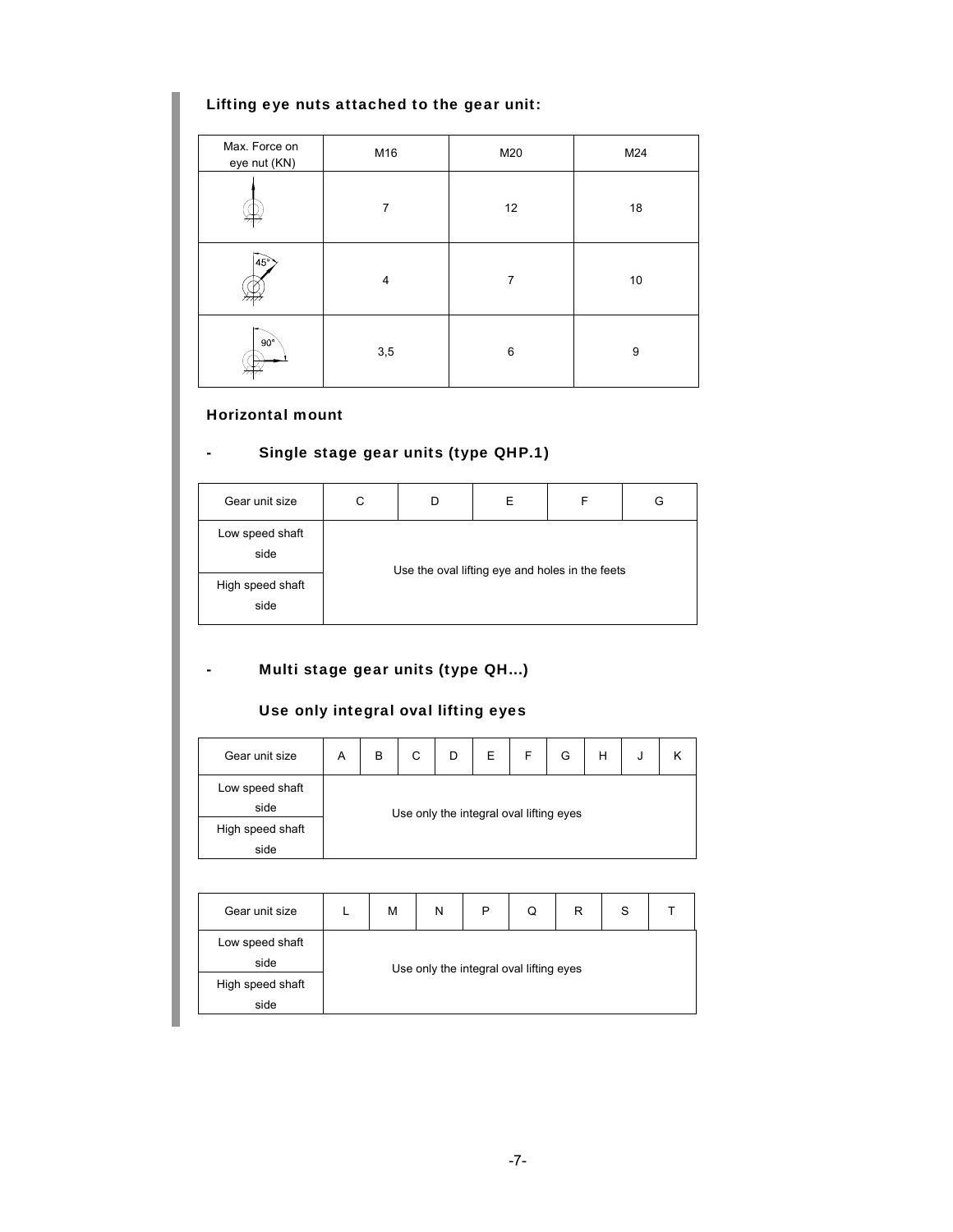#### Vertical mount

#### Gear units (type QV..2)

| Gear unit size           | C   |     | ⊢   |     |
|--------------------------|-----|-----|-----|-----|
| Low speed shaft<br>side  | M16 | M16 | M20 | M24 |
| High speed shaft<br>side | M20 | M24 | M24 | M30 |

#### Gear units (type QV..3)

| Gear unit size           | С   | D   | E   |     | G   | Н   |
|--------------------------|-----|-----|-----|-----|-----|-----|
| Low speed shaft<br>side  | M16 | M16 | M20 | M24 | M30 | M30 |
| High speed shaft<br>side | M16 | M20 | M24 | M24 | M30 | M30 |

#### Gear units (type QVRG2 and QVRH2)

| Gear unit size          | J                          | κ |  | M | N | P | Q | R | S |  |
|-------------------------|----------------------------|---|--|---|---|---|---|---|---|--|
| Low speed shaft<br>side | Use only the integral rods |   |  |   |   |   |   |   |   |  |
| High speed shaft        |                            |   |  |   |   |   |   |   |   |  |
| side                    |                            |   |  |   |   |   |   |   |   |  |

# 5. INSTALLATION

### 5.1. FITTING OF ACCESSORIES

The metric shaft extensions are equipped with keyways according to DIN 6885 "Blatt 1 - Form N1 or N3".

Threaded centre holes in these shafts according to DIN 332 Teil 2 Form D.

Couplings should be mounted on the shafts with interference fit according to specifications. In case of doubt please refer to CHEMINEER.

The inch shaft extensions are equipped with keyways according to USAS B17.1-1967. Recommended bore tolerance :

- $0.0005$ " to  $0.001$ " for diameters  $\leq 11/2$ "
- $0.001"$  to  $0.002"$  for diameters  $> 11/2"$

Remove protection from shaft extensions and check keyfit and keyway height in component to be mounted onto shaft. Heating the component to 80-100°C (175-210°F) will be helpful. Threaded centre hole in shaft to assist in mounting components onto shaft may be used.



#### Never mount components by impact as this may cause damage to the bearings.

Never use rigid couplings except on free end machine shafts (e.g. mixers, aerators) or in executions with a torque arm.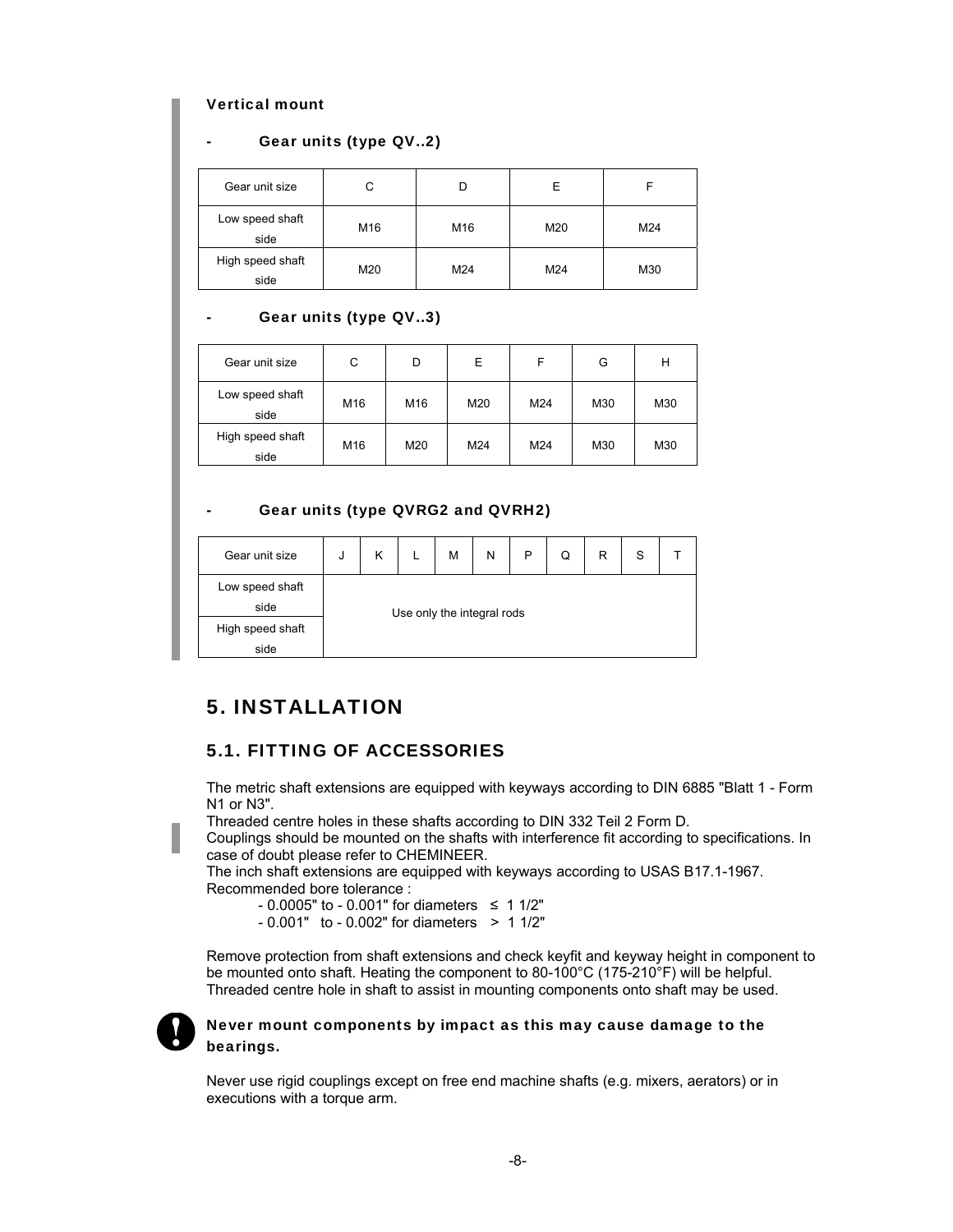

# 5.2. EXTERNAL LOADS

If external loads act on the gear unit, thrust blocks must be installed against the unit's feet, to prevent gear unit from shifting. Components transmitting radial load to the shaft should be mounted as close as possible to the housing.

Avoid exaggerated tension in transmission belts mounted on input or output shafts. On gear units with built-on motor and V-belt drive, tension has been factory set. Tension should be rechecked after 24 hours service. Chain transmissions must be mounted without preliminary tension.

In case a pinion is mounted on the shaft extension of the gear unit, care should be taken to have normal required backlash between pinion and gear and good contact pattern must be assured.

# 5.3. ERECTION

5.3.1. Levelling

Install gear unit level to better than 5 mm per 1 m (5/32 inch per 3 feet or 5mrad or 17 arc minutes) or within the limits indicated on the outline drawing for positions other than horizontal.



#### Always mount gear unit in position for which it was ordered.

Before altering this position or inverting the unit, please consult CHEMINEER. It may be necessary to readapt the lubrication system.



#### 5.3.2. Alignment

Align gear unit as accurately as possible with driving and driven machinery. Install gear unit level to better than 5 mm per 1 m (5/32 inch per 3 feet or 5mrad or 17 arc minutes) or within the limits indicated on the outline drawing for positions other than horizontal.

Maximum allowable misalignment depends on the couplings fitted on the shaft extension, please refer to data provided with coupling.

Use three fixation points of gear unit for alignment. Adjust other fixation points by shimming to 0,1 to 0,2 mm (0.004 to 0.008 inch), depending on the size of the gear unit.



### 5.4. SECURING OF SOLID SHAFT GEAR UNIT

Gear unit must be mounted onto a rigid and stable bedplate or foundation in order to avoid vibrations and possible overload of the housing fixation pads. Use fixation holes indicated on dimensional drawing.

After correct alignment and shimming of all points, fix gear unit solidly onto its foundation with appropriate size bolts, grade 8.8 according to DIN 267 or SAE grade 5 for bolts 1 1/2" and smaller, ASTM.A-354 grade BC for bolts larger than 1 1/2", and grade 80 according to DIN 267 for stainless steel bolts. Dimensions and tightening torques: see table.

Note: for some horizontal executions with parallel shaft and fans, the protection hood of the fan must be removed (and remounted afterwards) to enable tightening of the bolts.

5.4.1. Tightening torques for steel bolts grade 8.8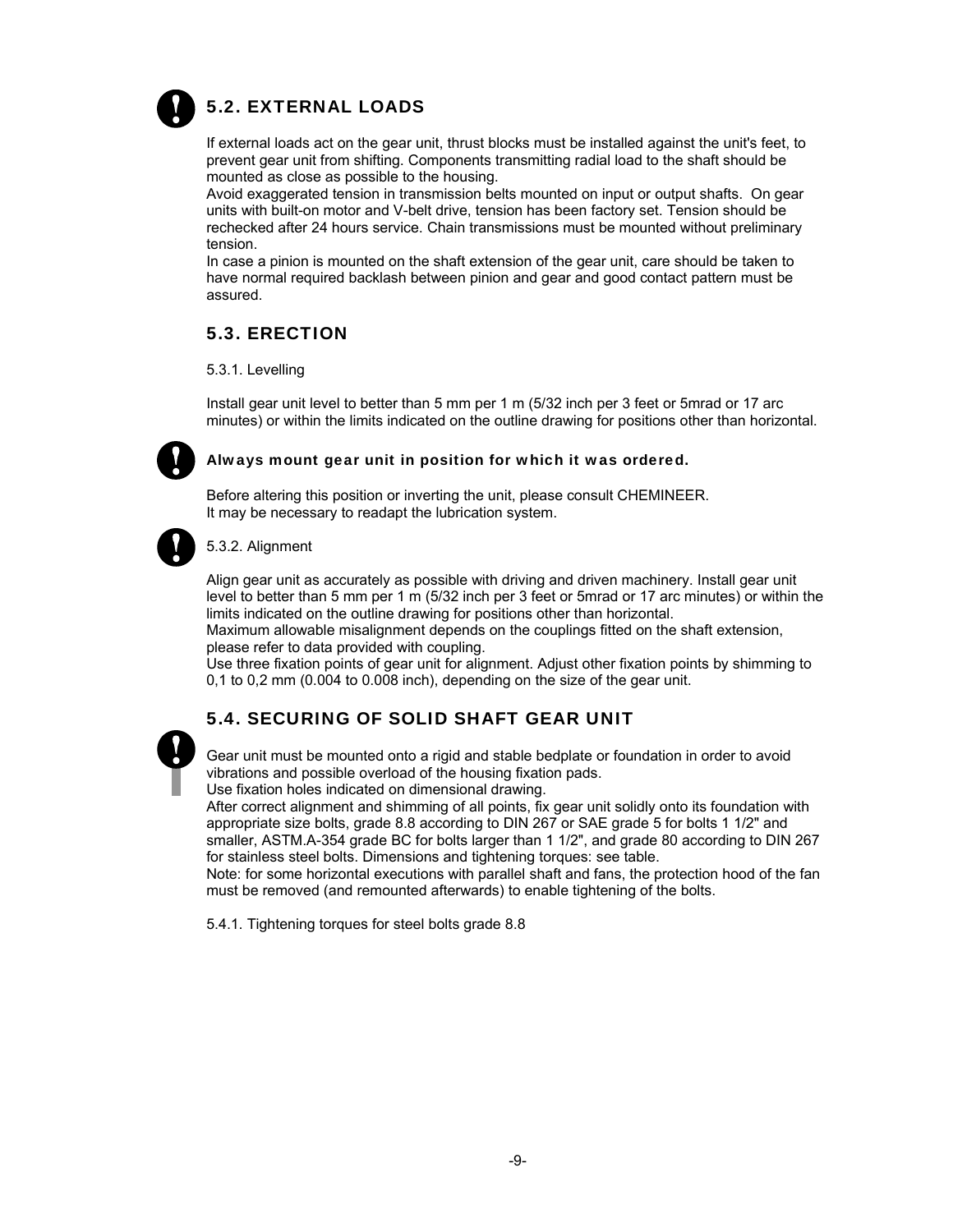# Horizontal mount

#### - **Single stage gear units (type QHP.1)**

n

|            | Gear unit size | С    | D          | Е    |       | G     |
|------------|----------------|------|------------|------|-------|-------|
|            | <b>ISO</b>     | M20  | M24<br>M24 |      | M30   | M30   |
| Bolt size  | <b>UNC</b>     | 3/4" | 7/8"       | 1"   | 11/8" | 11/4" |
| Tightening | Nm             | 285  | 450        | 660  | 830   | 1150  |
| torque     | Ibf.in         | 2500 | 4000       | 5800 | 7300  | 10000 |

#### - **Multi stage gear units (type QH...)**

|            | Gear unit size | Α    | B    | С    | D    | E-F   | G-H-J-K | L-M   | $N-P-Q$ | $R-S-T$ |
|------------|----------------|------|------|------|------|-------|---------|-------|---------|---------|
|            | <b>ISO</b>     | M16  | M20  | M24  | M24  | M30   | M36     | M42   | M48     | M56     |
| Bolt size  | <b>UNC</b>     | 5/8" | 3/4" | 7/8" | 4"   | 11/4" | 11/2"   | 3/4"  | 2"      | 21/4"   |
| Tightening | N <sub>m</sub> | 165  | 285  | 450  | 660  | 1150  | 2000    | 2500  | 3500    | 5300    |
| torque     | lbf.in         | 1450 | 2500 | 4000 | 5800 | 10000 | 18000   | 22000 | 31000   | 47000   |

#### Vertical mount

**- Gear units (type QV...)**

|            | Gear unit size | Z(1) | Z(2) | Α    | в    | С    | D    | E     | $F-G(3)$ | $G(4)-H-J-K$ | L-M-N-P-Q | $R-S-T$ |
|------------|----------------|------|------|------|------|------|------|-------|----------|--------------|-----------|---------|
| Bolt size  | <b>ISO</b>     | M20  | M16  | M16  | M20  | M24  | M30  | M30   | M36      | M42          | M48       | M56     |
|            | <b>UNC</b>     | 3/4" | 5/8" | 5/8" | 3/4" | 1"   | 1/8" | 11/4" | 11/2"    | 13/4"        | 2"        | 21/4"   |
| Tightening | Nm             | 285  | 165  | 165  | 285  | 660  | 830  | 1150  | 2000     | 2500         | 3500      | 5300    |
| torque     | lbf.in         | 2500 | 1450 | 1450 | 2500 | 5800 | 7300 | 10000 | 18000    | 22000        | 31000     | 47000   |

(1) size Z : single stage unit (QVPZ1)

(2) size Z : 2-stage unit (QVRZ2 & QVRZ2L)

(3) size G : 2-stage unit

 $(4)$  size G : 3- and 4-stage unit

5.4.2. Tightening torques for stainless steel bolts grade 80

### Horizontal mount

#### - **Single stage gear units (type QHP.1)**

|            | Gear unit size |      |      |     |       | G     |
|------------|----------------|------|------|-----|-------|-------|
|            | <b>ISO</b>     | M20  | M24  | M24 | M30   | M30   |
| Bolt size  | <b>UNC</b>     | 3/4" | 7/8" | 1"  | 11/8" | 11/4" |
| Tightening | <b>Nm</b>      |      |      |     |       |       |
| torque     | lbf.in         |      |      |     |       |       |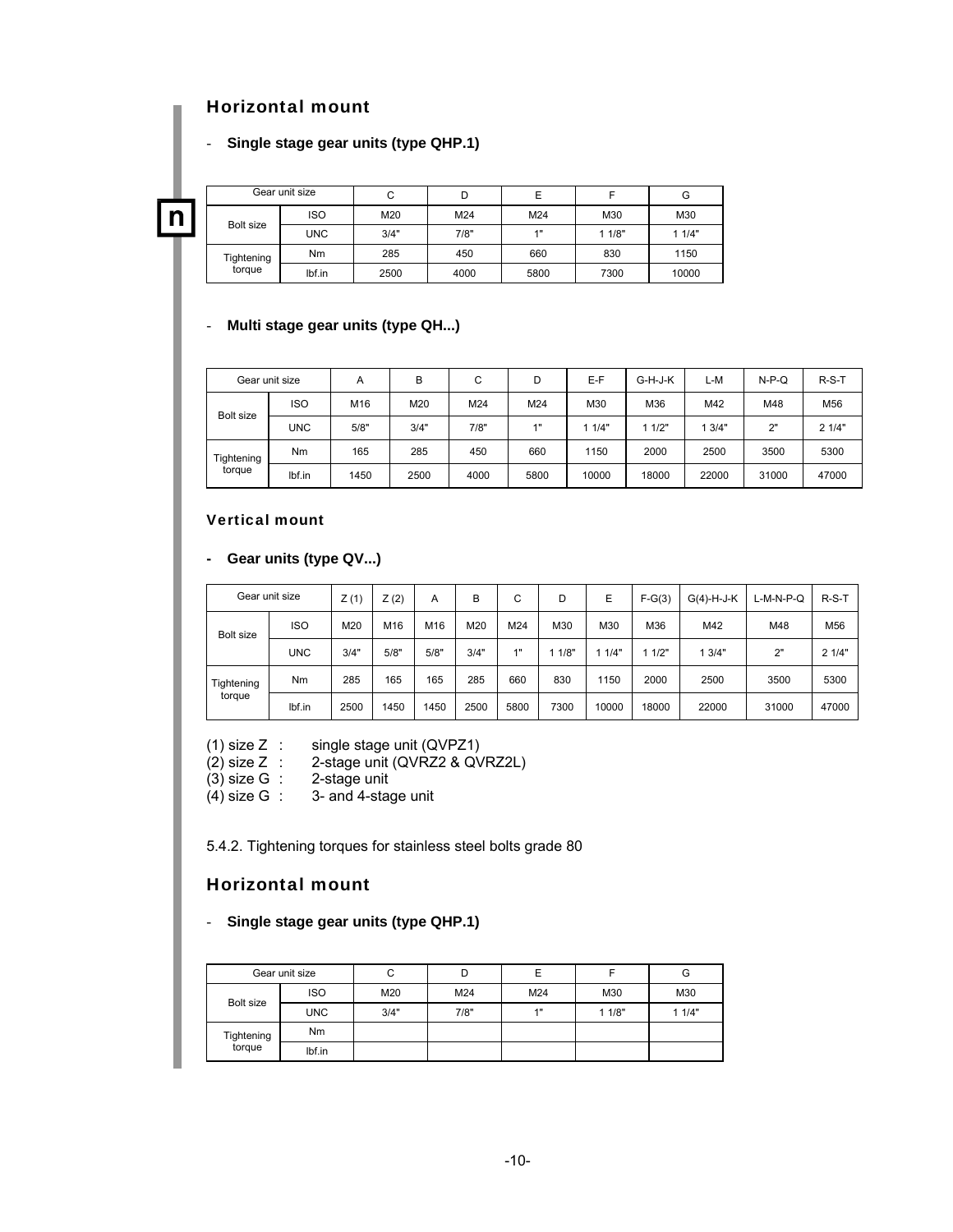#### - **Multi stage gear units (type QH...)**

| Gear unit size       |            | A    | B    | C    | D   | E-F   | G-H-J-K | L-M   | $N-P-Q$ | $R-S-T$ |
|----------------------|------------|------|------|------|-----|-------|---------|-------|---------|---------|
| Bolt size            | <b>ISO</b> | M16  | M20  | M24  | M24 | M30   | M36     | M42   | M48     | M56     |
|                      | <b>UNC</b> | 5/8" | 3/4" | 7/8" | 1"  | 11/4" | 11/2"   | 13/4" | 2"      | 21/4"   |
| Tightening<br>torque | <b>Nm</b>  |      |      |      |     |       |         |       |         |         |
|                      | lbf.in     |      |      |      |     |       |         |       |         |         |

#### Vertical mount

#### **- Gear units (type QV...)**

|                      | Gear unit size | Z(1) | Z(2) | A    | B    | С   | D    | E     | $F-G(3)$ | $G(4)-H-J-K$ | $L-M-N-P-Q$ | $R-S-T$         |
|----------------------|----------------|------|------|------|------|-----|------|-------|----------|--------------|-------------|-----------------|
| <b>Bolt size</b>     | <b>ISO</b>     | M20  | M16  | M16  | M20  | M24 | M30  | M30   | M36      | M42          | M48         | M <sub>56</sub> |
|                      | <b>UNC</b>     | 3/4" | 5/8" | 5/8" | 3/4" | 4H  | 1/8" | 11/4" | 11/2"    | 13/4"        | 2"          | 21/4"           |
| Tightening<br>torque | N <sub>m</sub> |      |      |      |      |     |      |       |          |              |             |                 |
|                      | lbf.in         |      |      |      |      |     |      |       |          |              |             |                 |

(1) size Z : single stage unit (QVPZ1)

(2) size Z : 2-stage unit (QVRZ2 & QVRZ2L)

(3) size G : 2-stage unit

(4) size  $G : 3$ - and 4-stage unit

The alignment of the complete drive packages mounted on a bedplate have been carefully checked before shipment. It is nevertheless required to check that the bedplate has not been deformed during transport or erection. Therefore check again alignment of couplings or other elements after final installation.

# 5.5 SECURING OF HOLLOW SHAFT GEAR UNITS

#### 5.5.1 Hollow shaft gear unit with shrink disc connection

#### The CHEMINEER supplied shrink disc is ready to be installed.

Therefore do not dismantle shrink disc prior to first mounting. The HSD-type is used as standard (fig.1c). Upon request the SD-type is possible (fig 1d).

#### Mounting (see fig. 1a)



- Clean and degrease contact surfaces (a) and (b)
- Smear surface (b) and not surface (a) with "Molykote D321R" or similar.
- After the applied coating has hardened, slide the O-ring (c) onto the shaft.
- Draw the gear unit onto the shaft of the machine using threaded rod (e), nut (f) and distance ring (g) until faces (h) and (i) make contact.
- Fit shrink disc (s). A locating groove on the shaft indicates the position of the shrink disc. Tighten bolts (ZS) with a torque wrench. The required tightening torque for the HSD-type is shown in table 1.
- For the SD-type it can be found on the dimensional drawing.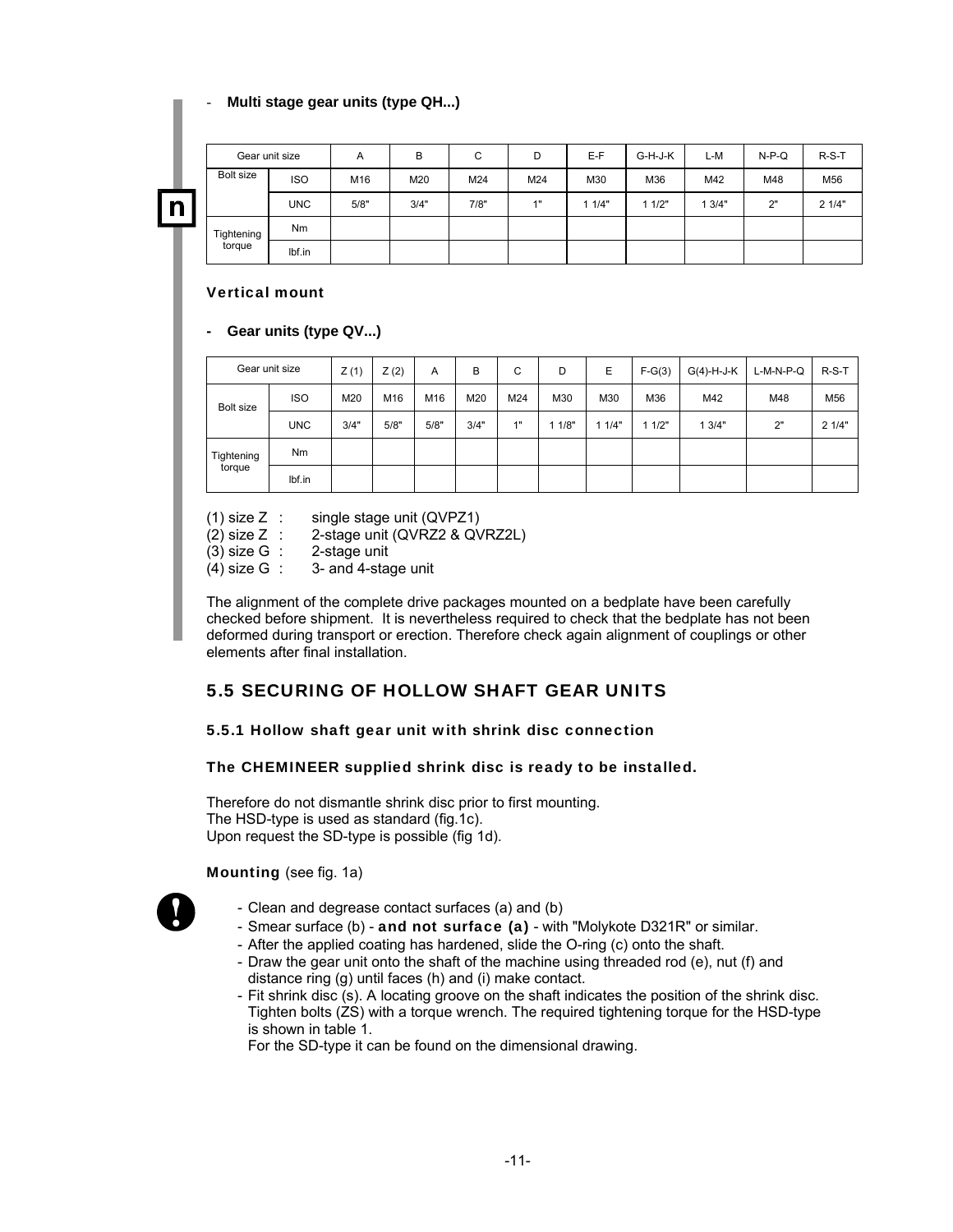

NOTE: Never tighten bolts when shrink disc is unmounted.









#### HSD type (see fig. 1c)

The tightening torques (TA) are indicated in table 1and on the name plate. Tightening bolts are prestressed to the right level when outer ring (o) and inner ring (n) are flush (optical check).

#### SD type (see fig. 1d)

The tightening torques are indicated on the name plate (p) and on the dimensional drawing. Remove spacers, attached for shipping, from between outer rings (o). When mounting and during tightening make sure that outer faces remain parallel.



#### HSD + SD type

Tighten bolts (ZS) in indicated sequence (q) one by one, progressively over several rounds, until required tightening torque (TA) is reached. Do not tighten bolts crosswise. Mount protection hood.

#### Securing in case of axial load

If the axial load is not absorbed by the shoulder of the machine shaft, a distance ring (g) must be included (see fig. 2b, page 13).

- Loosen all tightening bolts (ZS) uniformly, one by one in a continuous sequence, about a quarter of a turn per round.
- Should outer and inner ring of the HSD-type not release themselves, one can remove some tightening bolts and install them in tapped holes (r), in the inner ring, to trigger separation of both rings.
- Remove shrink disc from hollow shaft.
- Mount the distance ring (g) on the hollow shaft by means of bolts (ZY) (dimensions of ZY: see dimension drawing).
- Place the disassembly bolt (I) into the central hole in the distance ring (g).
- Remove the gear unit from the shaft by tightening the disassembly bolt (I).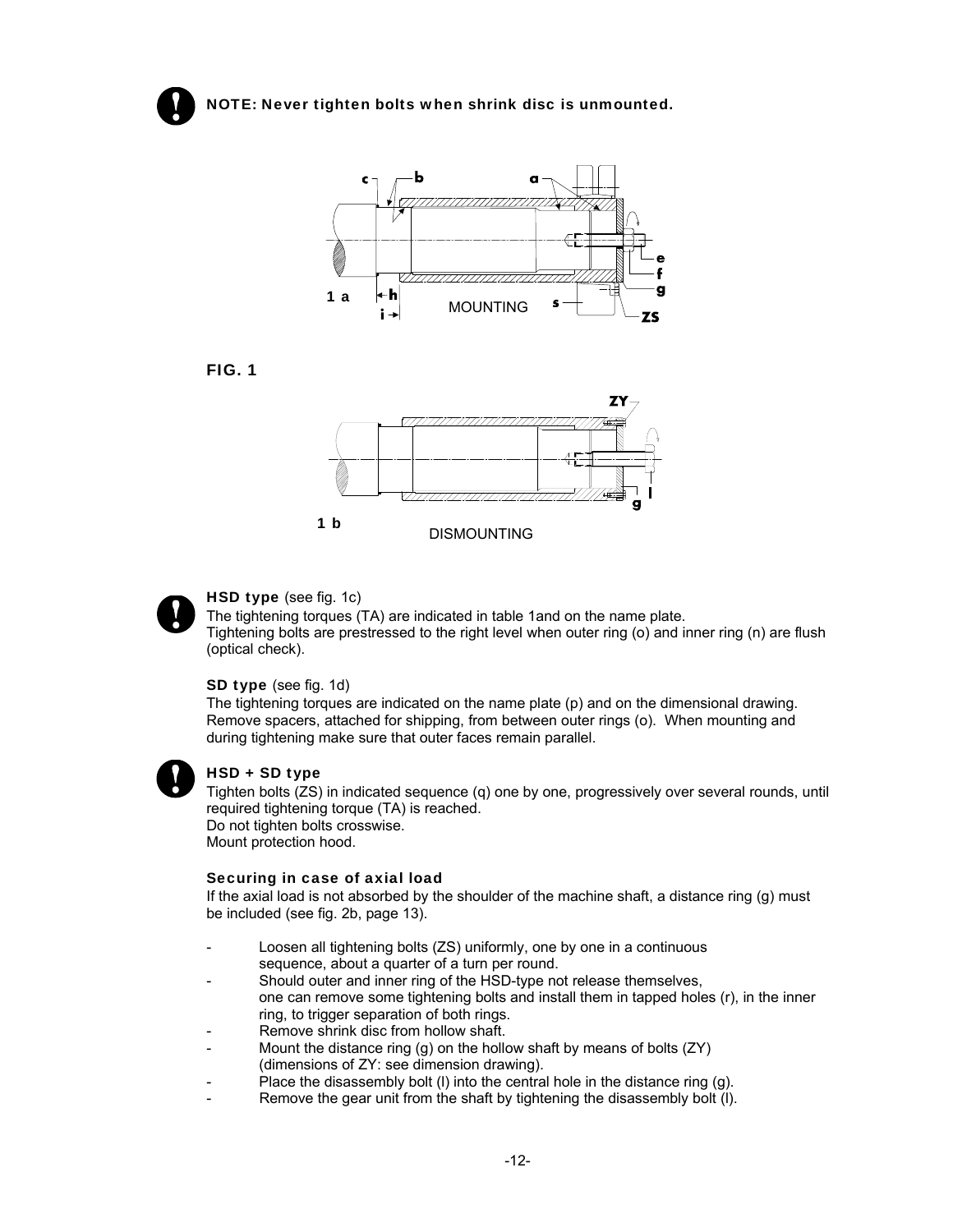#### **Note**

The parts e,f,g,l and ZY are not included as standard. They can be supplied upon special request.

For technical data, refer to catalogue or certified drawing.

#### Cleaning and greasing

Dismounted shrink discs do not have to be taken apart for cleaning and regreasing prior to reinstallation, unless they have been used in a very dirty environment. After cleaning, recoat the tapered surfaces using a solid lubricant with a friction coefficient of 0,04 , e.g. Molykote D321R or similar.

#### Table 1: for HSD type only

| Shrink discs   | TA (Nm) | TA (lbf.in) |
|----------------|---------|-------------|
| HSD 110-81x110 | 121     | 1070        |
| HSD 125-81x125 | 121     | 1070        |
| HSD 140-81x140 | 193     | 1700        |
| HSD 165-81x165 | 295     | 2600        |
| HSD 185-81x185 | 295     | 2600        |
| HSD 220-81x220 | 570     | 5000        |
| HSD 240-81x240 | 570     | 5000        |
| HSD 260-81x260 | 570     | 5000        |
| HSD 280-81x280 | 570     | 5000        |

| Shrink discs   | TA (Nm) | TA (lbf.in) |
|----------------|---------|-------------|
| HSD 320-81x320 | 980     | 8600        |
| HSD 340-81x340 | 980     | 8600        |
| HSD 360-81x360 | 980     | 8600        |
| HSD 390-81x390 | 1450    | 12800       |
| HSD 420-81x420 | 1450    | 12800       |
| HSD 440-81x440 | 1450    | 12800       |
| HSD 480-81x480 | 1450    | 12800       |
| HSD 500-81x500 | 1970    | 17400       |
| HSD 530-81x530 | 1970    | 17400       |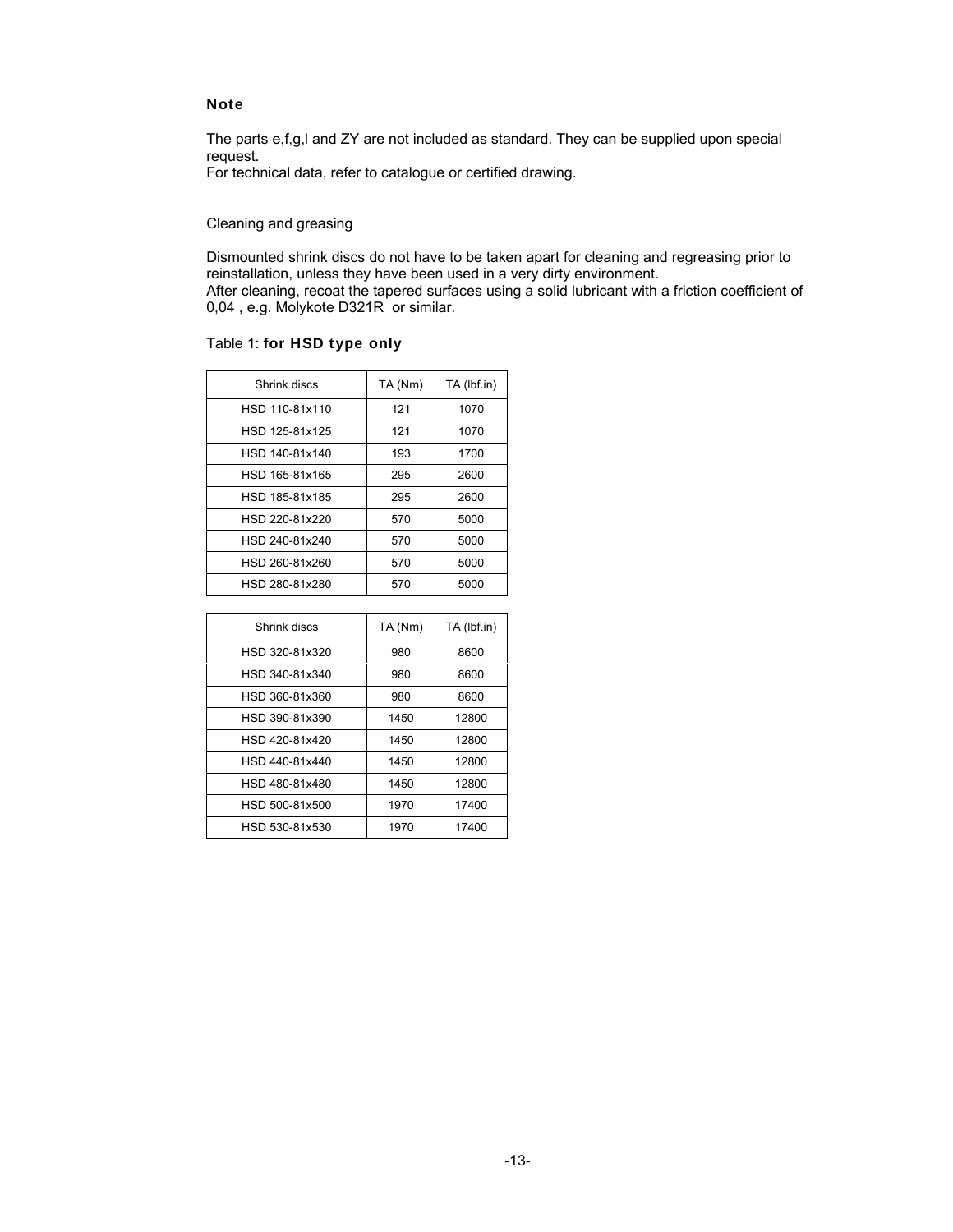







#### 5.5.2 Hollow shaft gear unit with keyway connection

#### Mounting (fig. 2a)

- Coat mating faces (b) of the machine shaft with mounting compound.
- Slide the O-ring (c) onto the machine shaft.
- Place supplied mounting key (d) into keyway of machine shaft, with the boss against the shaft face.
- Place the gear unit into position on the machine shaft. Make sure that the keyways are correctly positioned.
- Press the gear unit on the shaft, using a threaded rod (e), a nut (f), and a distance ring (g) until the mounting key (d) and the distance ring (g) make contact.
- Remove the nut (f), the distance ring (g) and the mounting key (d).
- Ensure that key (m) has sufficient clearance on top.
- Fit the key (m) into the shaft ( $\neq$  mounting key).
- Remount the distance ring  $(g)$  and the nut  $(f)$ .
- Draw the gear unit further onto the shaft until the faces (h) and (i) make contact.
- Remove the nut (f), the distance ring (g) and the threaded rod (e).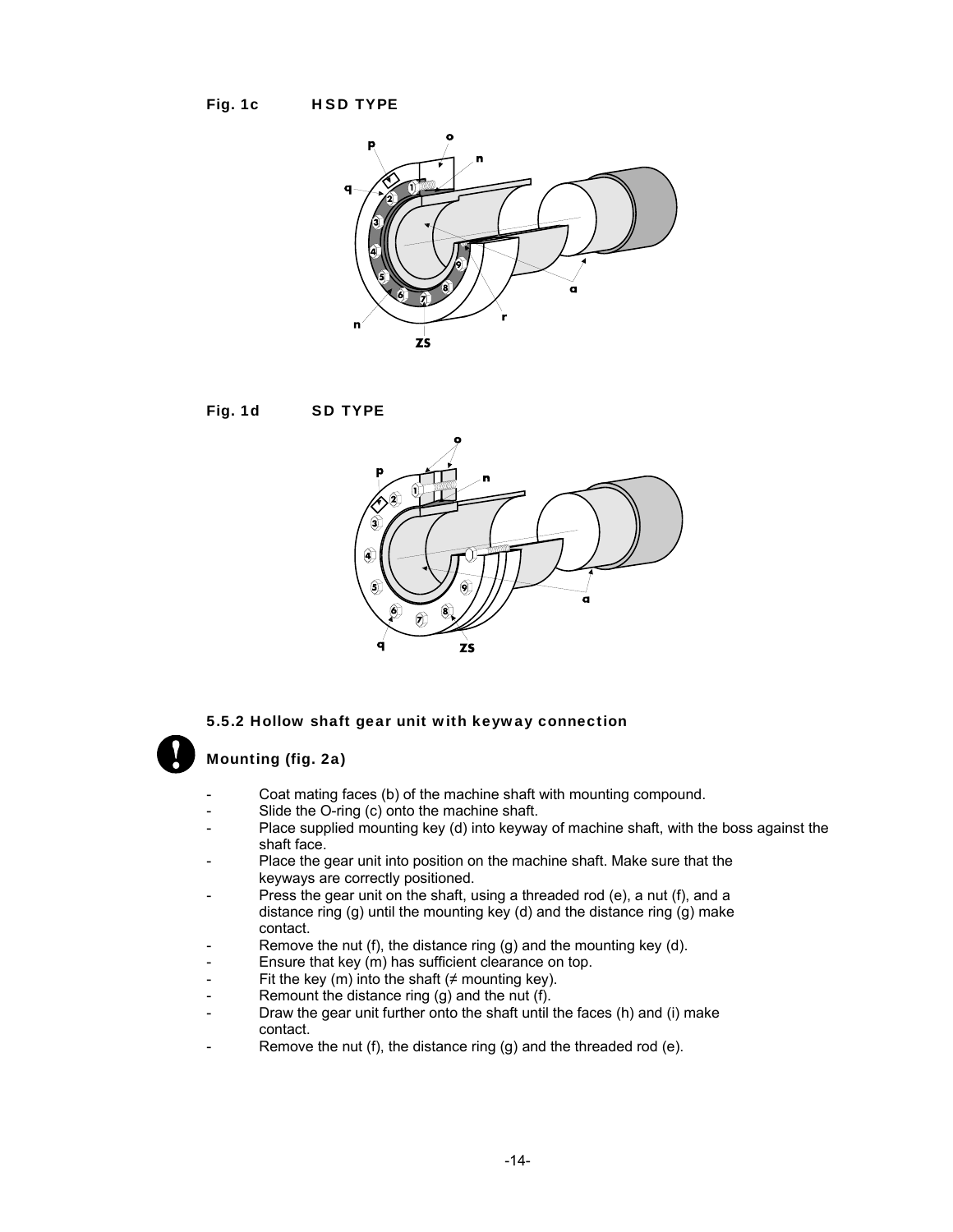#### Securing (fig. 2b)

Mount the distance ring  $(q)$  again on the machine shaft using correct fixation bolts (J).



Install the protection cover  $(k)$ .

In case of external axial loads on the shaft, please refer to specific instructions on the outline drawing.

#### Dismounting (fig. 2c)

- Remove the protection cover  $(k)$  and the fixation bolts  $(J)$ .
- Mount the distance ring (g) on the hollow shaft by means of bolts  $(ZY)$ (dimensions of ZY: see dimensional drawing).
- Place the disassembly bolt (I) into the central hole in the distance ring (g).
- Remove the gear unit from the shaft by tightening the disassembly bolt (I).

#### **Note**

The parts e,f,l and ZY are not included as standard, but can be supplied upon special request. For technical data, refer to catalogue or certified drawing.

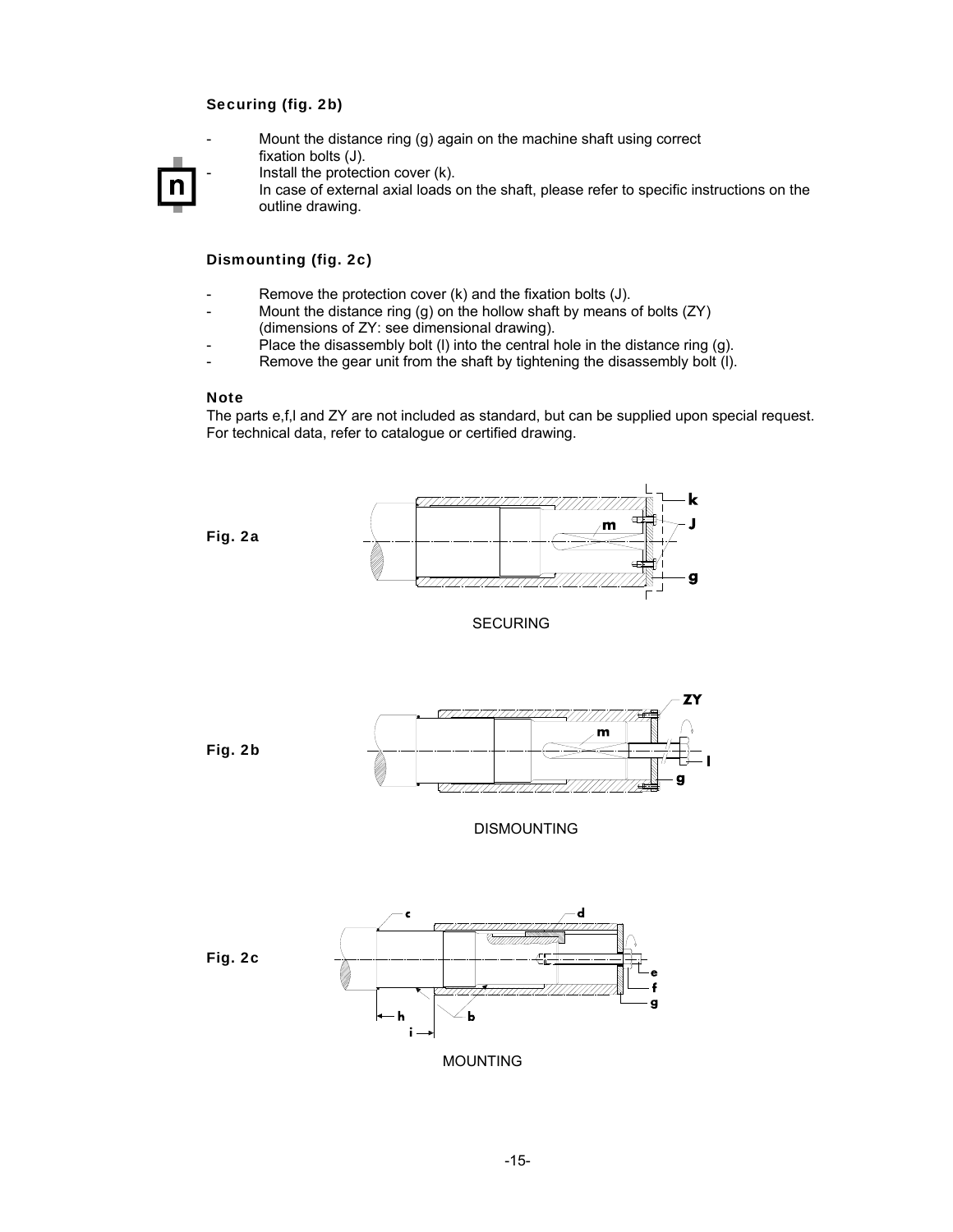#### 5.5.3. Mounting of the torque arm

After fitting and securing the gear unit to the driven shaft (see par.5.5.1 and 5.5.2), fix unit by means of the optionally supplied torque arm to a fixed torque reaction point. Refer to the certified drawing or catalogue for torque arm location on gear unit.



The connection between torque arm and reaction point must remain flexible and resilient. This is achieved by preloading the disc springs of the torque arm.

The preload of the disc springs (A) will be adjusted as follows:

- Determine the spacing S (fig. 3a), this is the spacing of the disk springs in unloaded and unmounted condition.
- Screw the nuts until spacing S1 (spacing between gear unit and fixed point) is reached, where  $S1 = S - \Delta S$  (fig. 3b, 3c, 3d)
	- ∆S = spacing obtained after compression of the disk springs (table 2, 3 and 4) due to the weight of the gear unit and
	- tightening of the nuts.
- When the prescribed spacing S1 is obtained, lock the nuts by tightening outer nut against inner nut.



Fig. 3



Table 2

| Gear unit<br>size | D  | PT. | PR max |      | $\Delta$ S |       | Α            |                    |  |
|-------------------|----|-----|--------|------|------------|-------|--------------|--------------------|--|
|                   | ±5 |     | mm     | inch | mm         | inch  | Q*           | <b>DIN</b><br>2093 |  |
| OH.A2             | 35 | M16 | 40     | 1.57 | 0.7        | 0.028 | $2 \times 2$ | 80<br>А            |  |
| OH.B <sub>2</sub> | 35 | M20 | 50     | 1.97 | 0.7        | 0.028 | 2x2          | 80<br>A            |  |
| OH.C2             | 45 | M24 | 60     | 2.36 | 0.9        | 0.035 | $2 \times 2$ | A 100              |  |
| OH.D <sub>2</sub> | 45 | M24 | 60     | 2.36 | 0.9        | 0.035 | $2 \times 3$ | A 100              |  |
| OH.E2             | 60 | M30 | 75     | 2.95 | 1,0        | 0.039 | $2 \times 3$ | A 125              |  |
| OH.F2             | 60 | M30 | 75     | 2.95 | 1,0        | 0.039 | $2 \times 3$ | A 125              |  |
| OH.G2             | 60 | M36 | 90     | 3.54 | 1,0        | 0.039 | $2 \times 4$ | A 125              |  |
| QH.H <sub>2</sub> | 60 | M36 | 90     | 3.54 |            | 0.039 | $2 \times 4$ | A 125              |  |

Q\*: number of disc springs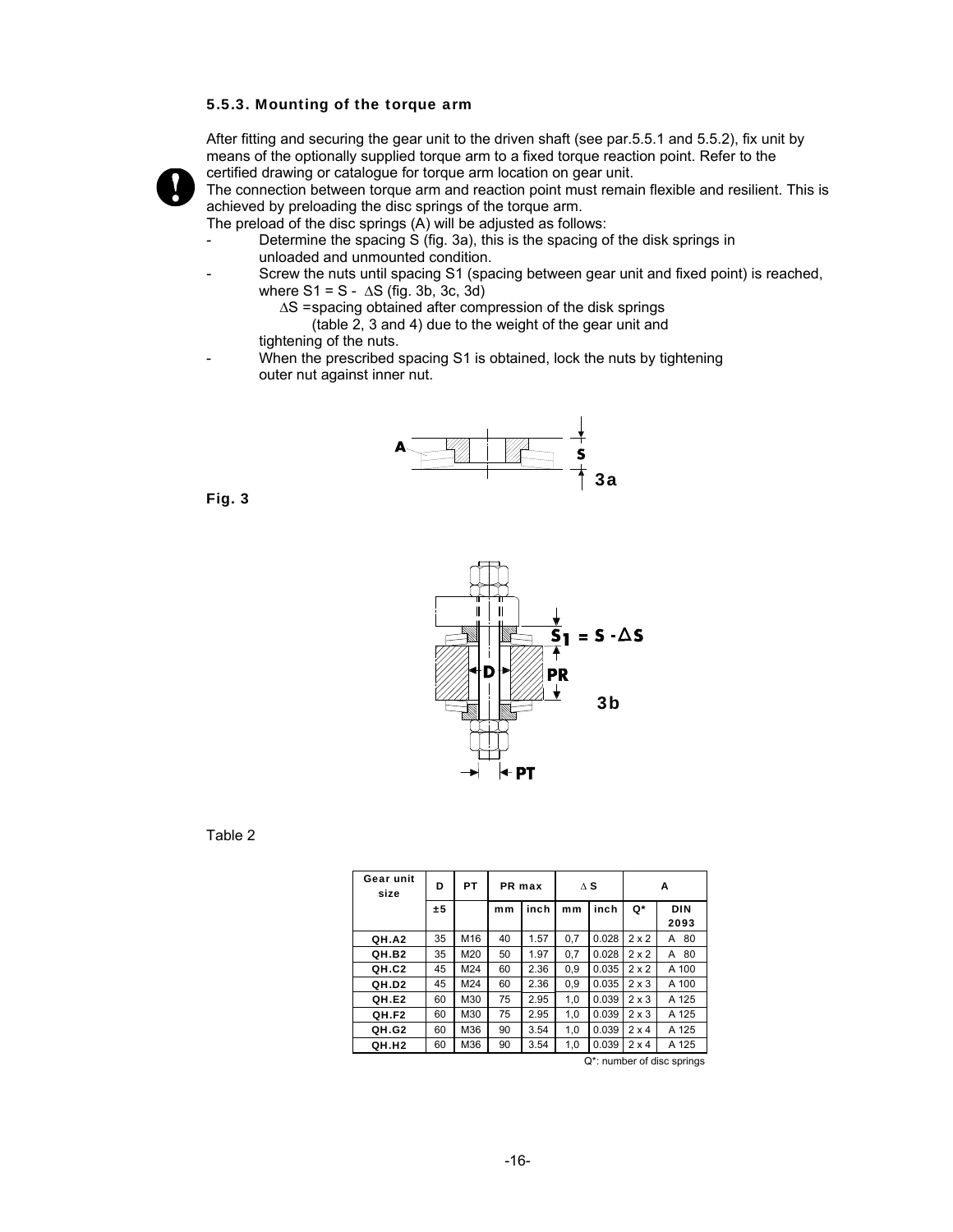

Table 3

| Gear unit size       | D  | PT  | PR max |      | $\Delta$ S |       | A            |                 |  |
|----------------------|----|-----|--------|------|------------|-------|--------------|-----------------|--|
|                      | ±5 |     | mm     | inch | mm         | Inch  | Q*           | <b>DIN 2093</b> |  |
| OH.C3                | 35 | M20 | 50     | 1.97 | 0.7        | 0.028 | $2 \times 3$ | 80<br>А         |  |
| OH.D3 - OH.D4        | 45 | M24 | 60     | 2.36 | 0.9        | 0.035 | $2 \times 2$ | A 100           |  |
| QH.E3 - QH.E4        | 45 | M24 | 60     | 2.36 | 0.9        | 0.035 | $2 \times 3$ | A 100           |  |
| <b>QH.F3 - QH.F4</b> | 60 | M30 | 75     | 2.95 | 1.0        | 0.039 | $2 \times 2$ | A 125           |  |
| OH.G3 - OH.G4        | 60 | M36 | 90     | 3.54 | 1,0        | 0.039 | $2 \times 3$ | A 125           |  |
| OH.H3 - OH.H4        | 60 | M36 | 90     | 3.54 | 1,0        | 0.039 | $2 \times 3$ | A 125           |  |

 $\bigcap^*$ : number of disc springs



#### Table 4

| Gear unit size       | D  | PТ  | PR max |      |     | ΛS                     | А            |                 |  |
|----------------------|----|-----|--------|------|-----|------------------------|--------------|-----------------|--|
|                      | ±5 |     | mm     | inch | mm  | inch                   | Q*           | <b>DIN 2093</b> |  |
| <b>QH.J3 - QH.J4</b> | 80 | M42 | 05     | 4.1  | 1.4 | $0.055$   2 $\times$ 3 |              | A 160           |  |
| QH.K3 - QH.K4        | 80 | M42 | 105    | 4.1  | 1.4 | $0.055$   2 $\times$ 3 |              | A 160           |  |
| <b>QH.L3 - QH.L4</b> | 80 | M48 | 20     | 4.7  | 1.4 | 0.055                  | $2 \times 4$ | A 160           |  |
| OH.M3 - OH.M4        | 80 | M48 | 20     | 4.7  | 1.4 | 0.055                  | $2 \times 4$ | A 160           |  |

Q\*: number of disc springs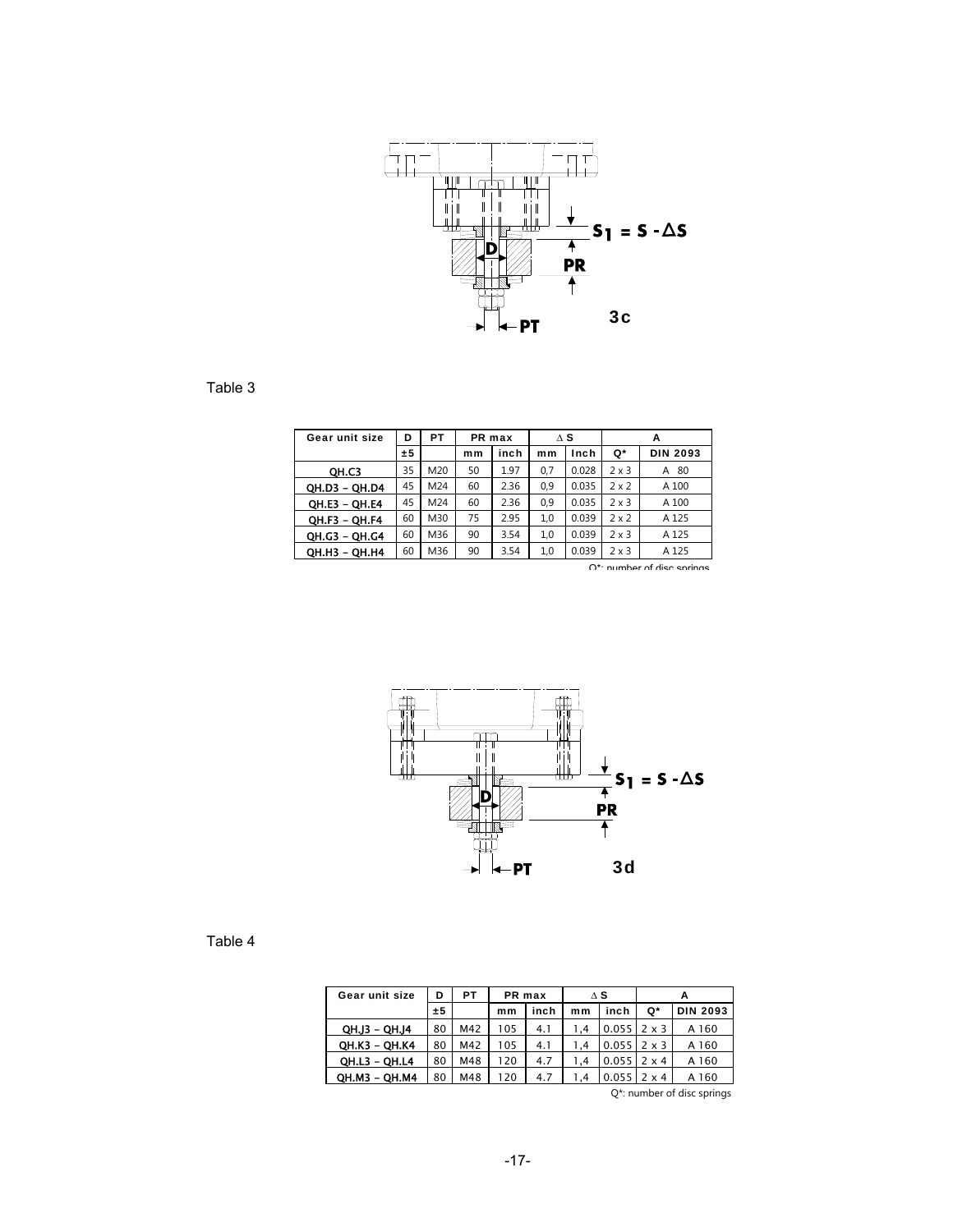# 6. LUBRICATION

Lubrication serves four main functions:

- prevents metal to metal contact in gears and bearings
- reduces friction losses
- dissipates the generated heat from gears and bearings
- prevents corrosion

Different lubrication systems can be used, depending on

- gear velocity
- gear unit mounting position
- operating conditions

CHEMINEER gear units use one of following systems:

- splash lubrication
- forced feed lubrication: circulation lubrication

- pressure lubrication

These systems can be completed with auxiliary cooling in different forms (see COOLING ).

# 6.1. SPLASH LUBRICATION

Splash lubrication is standard with horizontal shaft gear units and for speeds between 750 and 1800 min-1 at the high speed shaft. Gears and output shaft bearings are lubricated by immersion in the oil bath. Oil splash from gears fill oil pockets in the housing, assuring gravity circulation lubrication of the bearings via channels in housing and covers. For other speeds at the high speed shaft, refer to CHEMINEER.

# 6.2. FORCED FEED LUBRICATION

All rotating elements above oil bath level are lubricated by a gear pump forcing the oil through pressure lines.

Pumps can be either of the integral type, driven by one of the gear unit shafts, or a motorpump. The integral type pumps are always provided with a built-in reversing device for operation in both directions.

In case of motorpumps the direction of rotation is always indicated.

Built-on pumps reach their normal operating capacity already after a few seconds



#### Motorpumps should be switched on at least one minute before starting the gear unit.

6.2.1. Circulation lubrication

- With integral pump (fig. 4).
- The circulation lubrication system consists of
	- a pump P
	- a filter F with bypass (standard from gear unit size G onwards)
	- a flow switch Mf (standard from gear unit size G onwards)



Flow switch must be wired in a circuit to automatically stop the main drive motor when oil flow drops below alarm setting.



However, in order to avoid unwanted alarms during the start-up period or due to irregularities of the oil flow, we recommend retarding the alarm

signal; the alarm should be triggered only after the oil flow has been interrupted for a continuous period of 5 to 10 seconds.

With motorpump

 The service manual of the lubrication and cooling system gives detailed information about the circulation lubrication system with motorpump.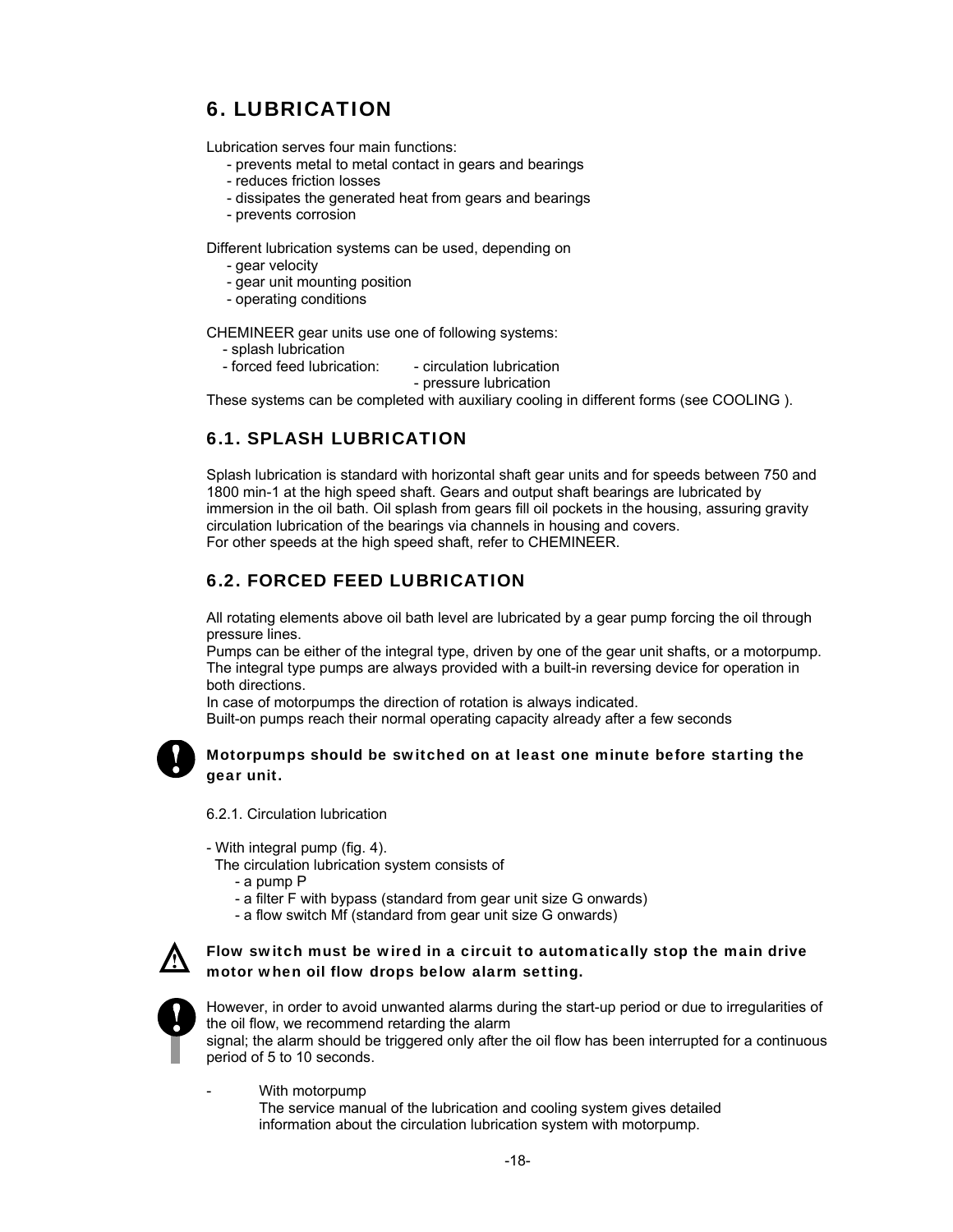



 $\Box$ 

#### 6.2.2. Pressure lubrication

The service manual of the lubrication and cooling system gives detailed information about the pressure lubrication system.

#### 6.2.3. Instrumentation and settings

For detailed information on lubrication system, instrumentation and settings, refer to the certified drawing, the service manual of the lubrication and cooling system and/or separate leaflets on instrumentation, supplied with this manual.



### Settings stated on the certified drawing have been set during test-run by CHEMINEER and should not be altered without written authorization.

Presettings, if stated, are recommended values set by CHEMINEER, but may be altered according to local conditions.

# 6.3. OIL SELECTION

Unless indicated otherwise on the gear unit's name plate (\*) or in the special technical manual of the specific gear unit (if existing), the oil must be selected from the table at page 39 of this service manual, listing mineral oils and greases recommended by their respective brand name owners.

(\*): e.g. mineral oil and synthetic oil are different oils.

#### Always use oil of the viscosity characteristics corresponding to those given on gear unit's nameplate.

The viscosity has been selected according to operating conditions specified in the order acknowledgement.

For conversion from ISO viscosity class VG to other viscosity units see table of corresponding lubricants p. 39

The oil suppliers are responsible for the selection and composition of their products.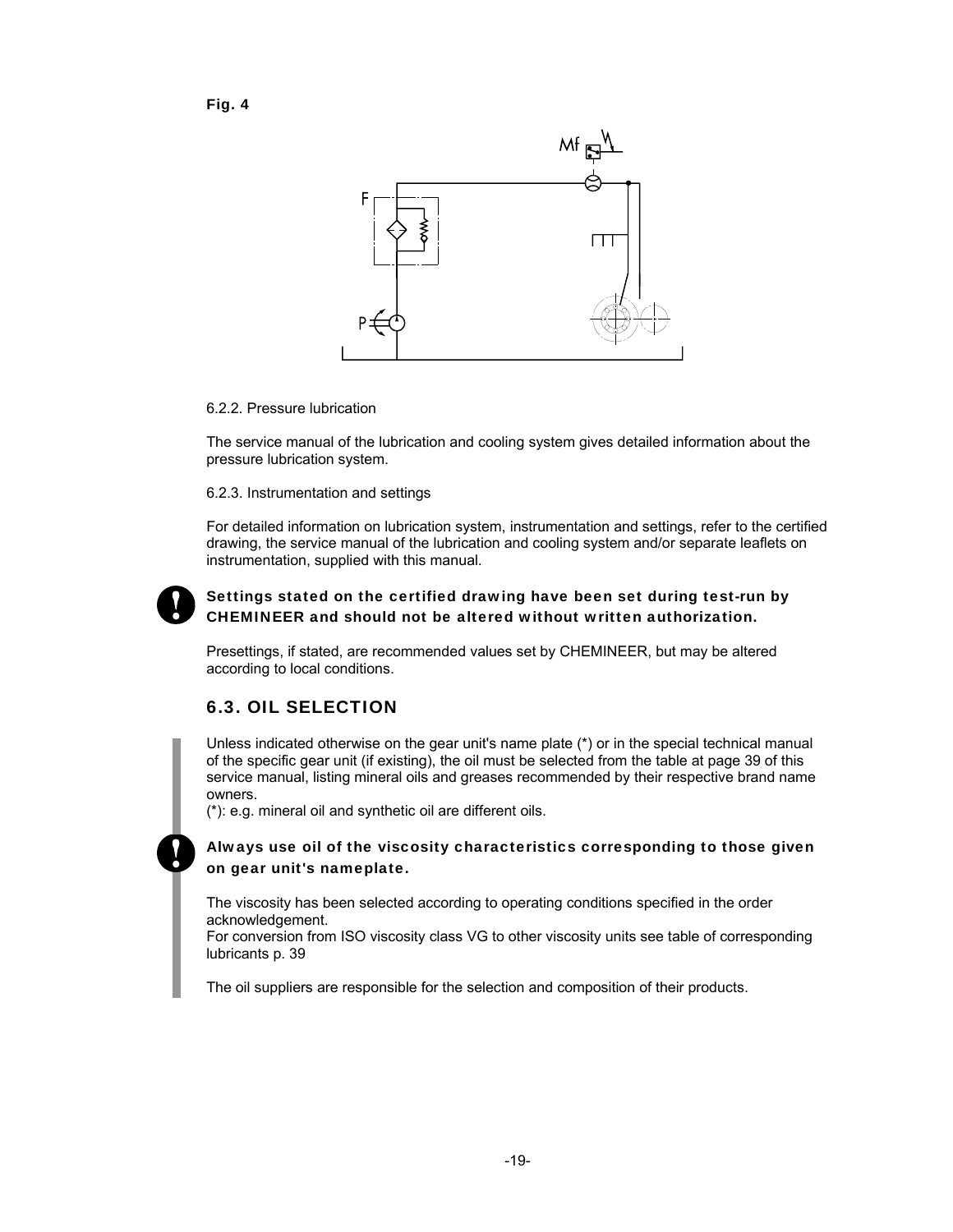#### Synthetic oils may be used only after written authorization from the CHEMINEER Engineering Department.

In that event, only synthetic oils specified by CHEMINEER with brand and product name may be used.

Handle any lubricant or oil with care and according to the handling and safety instructions to be supplied by the lubricant supplier on customer's request. These instructions have to be handed over to any personnel performing installation, maintenance or repair of the gear unit.



# 6.4. OIL QUANTITY (see fig. 5)

#### The oil level is determined by min. and max. markings on the dipstick**.**

An oil level glass or an oil level switch is optionally available.

THREADED DIPSTICKS SHOULD BE CHECKED IN PLUGGED POSITION. The oil level must be checked when the gear unit is out of operation. On systems with filters and coolers, oil level must be checked with lubrication and cooling system filled with oil and after short test run.

The lubrication and cooling system, including the cooler, is automatically utilized when the oil bath temperature rises above 60°C (140°F).

If oil filling is required to take place earlier, the air must be released from the cooler whilst the pump is in operation.

The oil quantity mentioned on the nameplate of the gear unit is an approximate value given only for procurement purposes.

#### Fig. 5

- Single stage gear units



n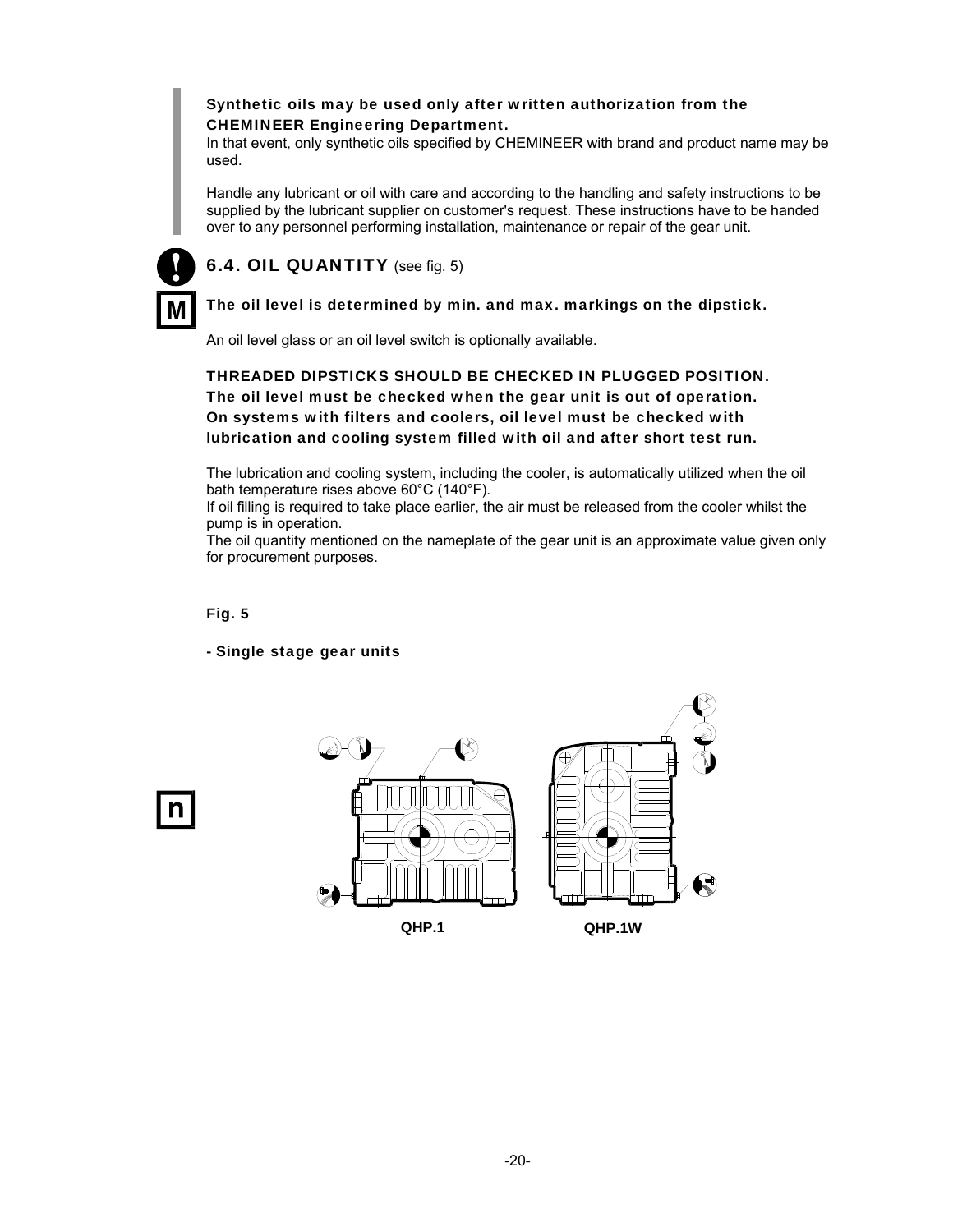#### - Multi stage gear units



Type and position of the stickers: refer to certified drawing and gear unit









dipstick oil draining oil filling ventilation







grease lubrication points for bearings



grease lubrication points for labyrinth seal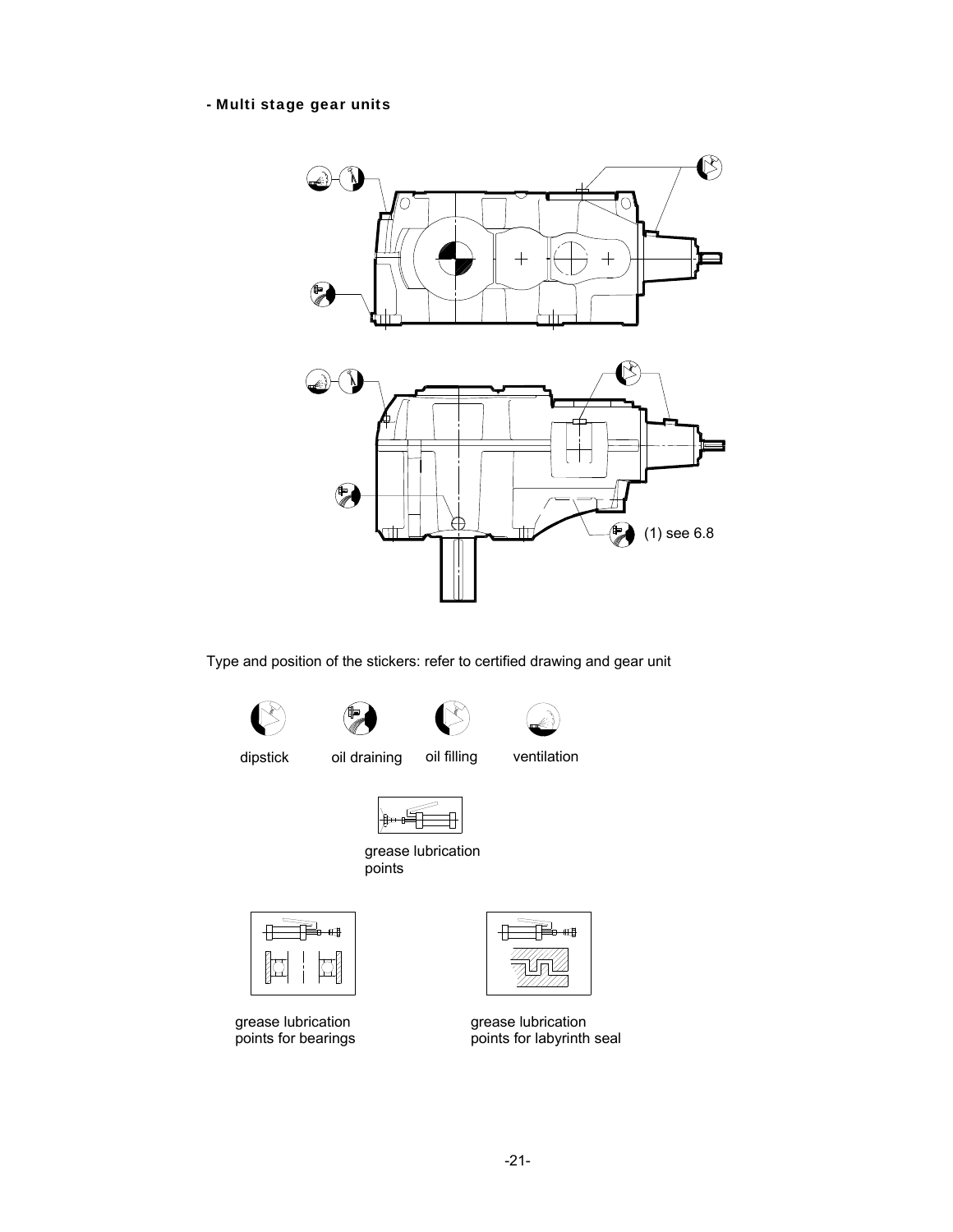

Fill units only after final installation, especially gear units with vertical downwards shafts, to prevent oil splashing over drywell during handling.

Fill the gear unit exclusively through the oil filling opening which is provided in the inspection cover for that purpose. In that way, all bearings are lubricated with fresh oil.

Note :

Additional oil filling of the bearing housing. 4-stage horizontal gear units with right angle shafts (QHR.4) and 3- and 4-stage vertical gear units with right angle shafts (QVR.3 + QVR.4) require on initial oil filling also an additional oil filling of the bearing housing. See special sticker on gear unit. The additional oil quantity is mentioned on the certified drawing and on the sticker.

Oil filling of a gear unit with M1 or M3 motor base.

Units with horizontal shafts (QH ..) equipped with a motorbase M1 and M3 must be filled on initial filling with a small quantity of oil through the inspection cover located in the top face of the gear unit (see special sticker on gear unit).

If easy access to the oil filler plug is prevented through lack of space

between the motor base and the gear unit upper face, the motor base

should be raised following removal of the belt.

For gear units with M1 motor base the normal oil filling plug is located at the side of the output shaft, opposite the side where the dipstick is located.

For gear units with M3 motor base the normal oil filling plug is located at the side of the dipstick.

If the gear unit is filled with storage oil, it has to be drained and it may in some instances be necessary to rinse the gear unit with the selected oil before starting up. Check with the oil supplier.

# M

6.6. GREASE SELECTION (see table page 39)

Use only high quality greases, with EP-additives and consistency NLGI-Grade 3.

Greases with EP-additives and consistency NLGI-Grade 2 may be used for regreasable labyrinth type seals and grease lubricated lower bearing of the low speed shaft.

M

#### 6.7. GREASE LUBRICATION POINTS (see fig. 5)

All greasing points for bearings which are not oil lubricated and for labyrinth seals are equipped with nipples according to DIN 71412 and have been filled before shipment. The total number of nipples is indicated on the nameplate. Some built-on backstops are grease lubricated. For detailed information refer to appropriate leaflet supplied with this manual.



#### 6.8. OIL DRAINING (see fig. 5)

#### Drain the oil while unit is still warm. Be careful while draining the hot oil, use an appropriate hot oil recipient.

To facilitate oil draining, remove dipstick. Drain units having a large oil volume through drain plug. Use portable pump. With some executions a small quantity of oil remains beneath the high speed bearings. This oil can be drained by means of a second drain plug (1).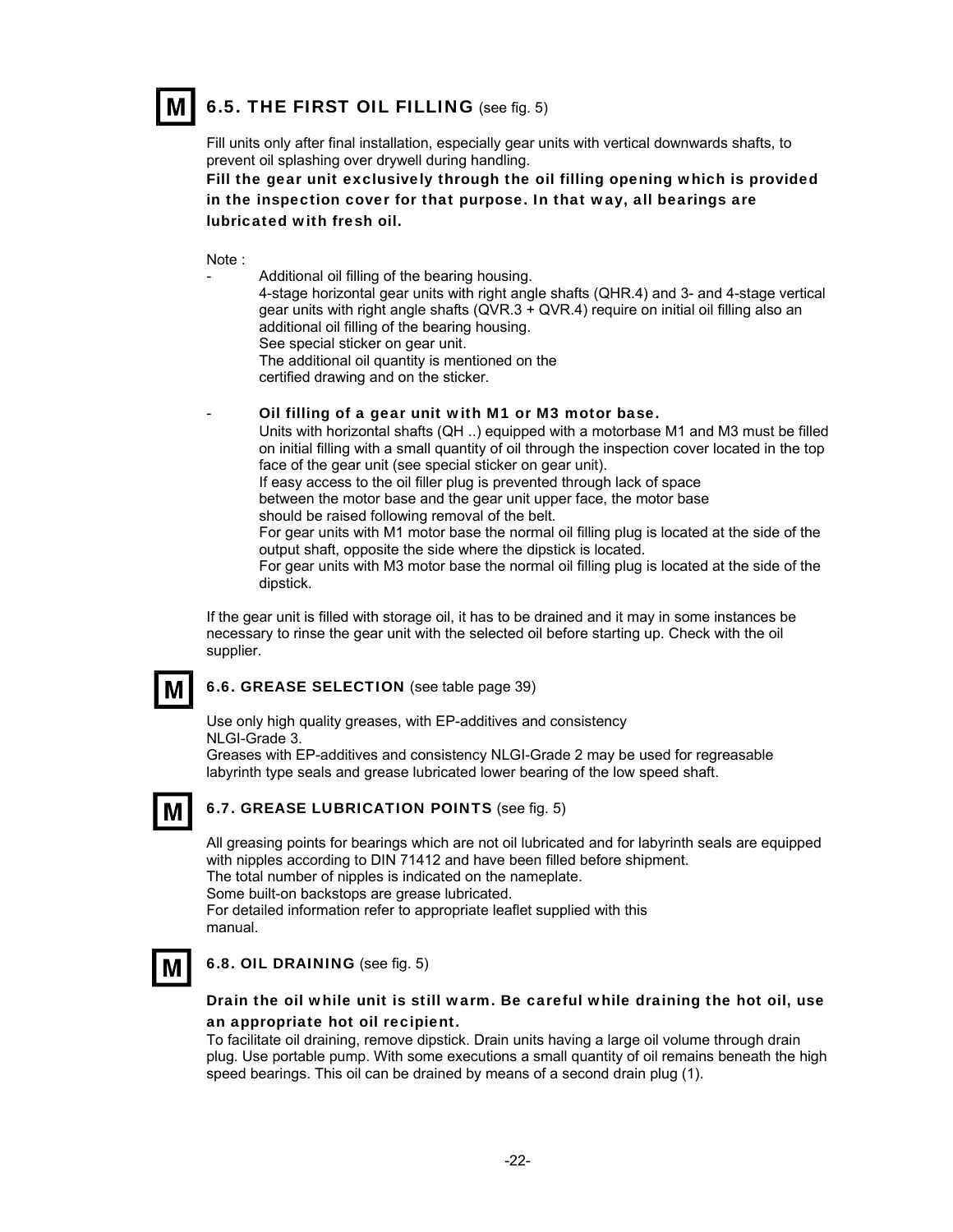

6.9. VENTILATION (see fig. 5)

To prevent pressure build-up, the gear unit is provided with a breather which is generally integrated in the dipstick.

Take care and check regularly that this breather does not become clogged. For some applications, the dipstick with breather hole is replaced by one without breather hole in combination with an anti-dust or anti-humidity breather.

# 7. COOLING

Heat generated in the gear unit due to friction and churning of the oil, must be dissipated through the housing into the environment.



It is important not to decrease the heath dissipation capacity of the housing. Regularly clean the surface of the housing.

# 7.1. SEPARATE AIR COOLING

#### 7.1.1. Fans



One or two fans may be mounted on gear unit shafts. Check regularly that the air inlet and the air outlet are not obstructed. Fans need no special maintenance, except occasional cleaning.

#### 7.1.2. Air-oil coolers

The service manual of the lubrication and cooling system gives detailed information about the air-oil cooler.

# 7.2. SEPARATE WATER COOLING

All water cooling systems must be connected to a non-calcareous water supply. See also service manual on lubrication and cooling system and/or technical leaflets on specific instrumentation. The use of seawater must be specified with the order; coolers suited for use of seawater are available.



When unit is not operating and freezing temperatures may occur, water must be drained from cooling system. Drain facilities have to be provided by end user.

Unless otherwise stipulated, the water flow indicated on the dimensional drawing is the required rate for water at 20°C (70°F).

According to load, ambient temperature and the water temperature a lower rate will suffice. Adjust waterflow to obtain an oil working temperature between 60 and 80°C (140 and 180°F).

#### 7.2.1. Water-oil coolers

Refer to certified drawing for connection of the water-oil cooler to the coolant. The service manual of the lubrication and cooling system gives detailed information about the water-oil coolers.

#### 7.2.2. Cooling coils

Direction of waterflow is optional. The cooling coils are suited for fresh as well as for seawater. Maximum allowable water pressure: 0,8 MPa (8 bar, 116 psi).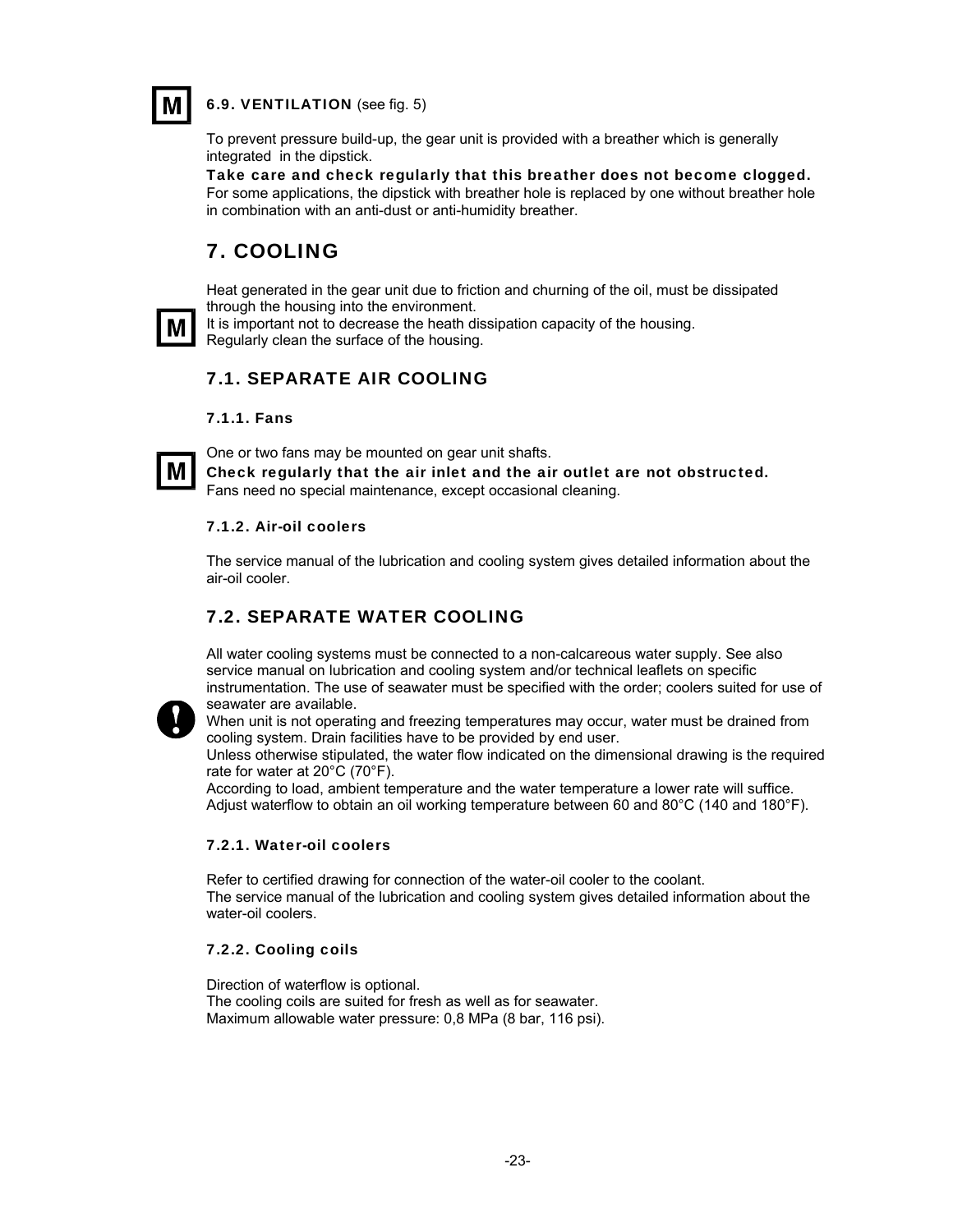#### Connection of cooling coil to water supply.



Warning: In order to avoid torsioning of cooling coil, hold premounted connection with suitable wrench as shown in fig. 6 below.



#### 8. BACKSTOPS



Backstops are wearing parts and must be inspected or replaced at intervals depending on operating conditions. The customer must take all necessary precautions to prevent that failure of the backstop could cause physical injury and/or severe damage to the drive and/or application.

The time span between two inspections depends on the operating conditions and the braking frequency, but should never exceed two years. In case the backstop is part of a hoist drive which is subject to a periodical safety inspection, the control of the backstop must be included in the inspection procedure.



In case of transport of people: the user has to follow local legislation re. Inspection of safety devices.

An inspection or replacement of the backstop is also required in the following circumstances :

- In case of disassembly of the gear unit or one of its components
- In the event that abnormal wear or material break-out of gears, bearings or any other component or pollution of the oil has been detected in the gear unit, since this may have affected the condition of the sprags and raceways of the backstop.

The outcome of the periodical inspection is to be reported in a log book.



Never loosen any part of the backstop while the gear unit is loaded: loosening the backstop may cause reversal of the drive and running back of the load. Prior to loosening the backstop remove the load and secure the drive against unintentional movement.

#### 8.1. STANDARD BACKSTOP INTEGRATED IN THE GEAR UNIT

These backstops are lubricated by the oil bath of the gear unit and require, apart from the regular inspections indicated above, no further maintenance.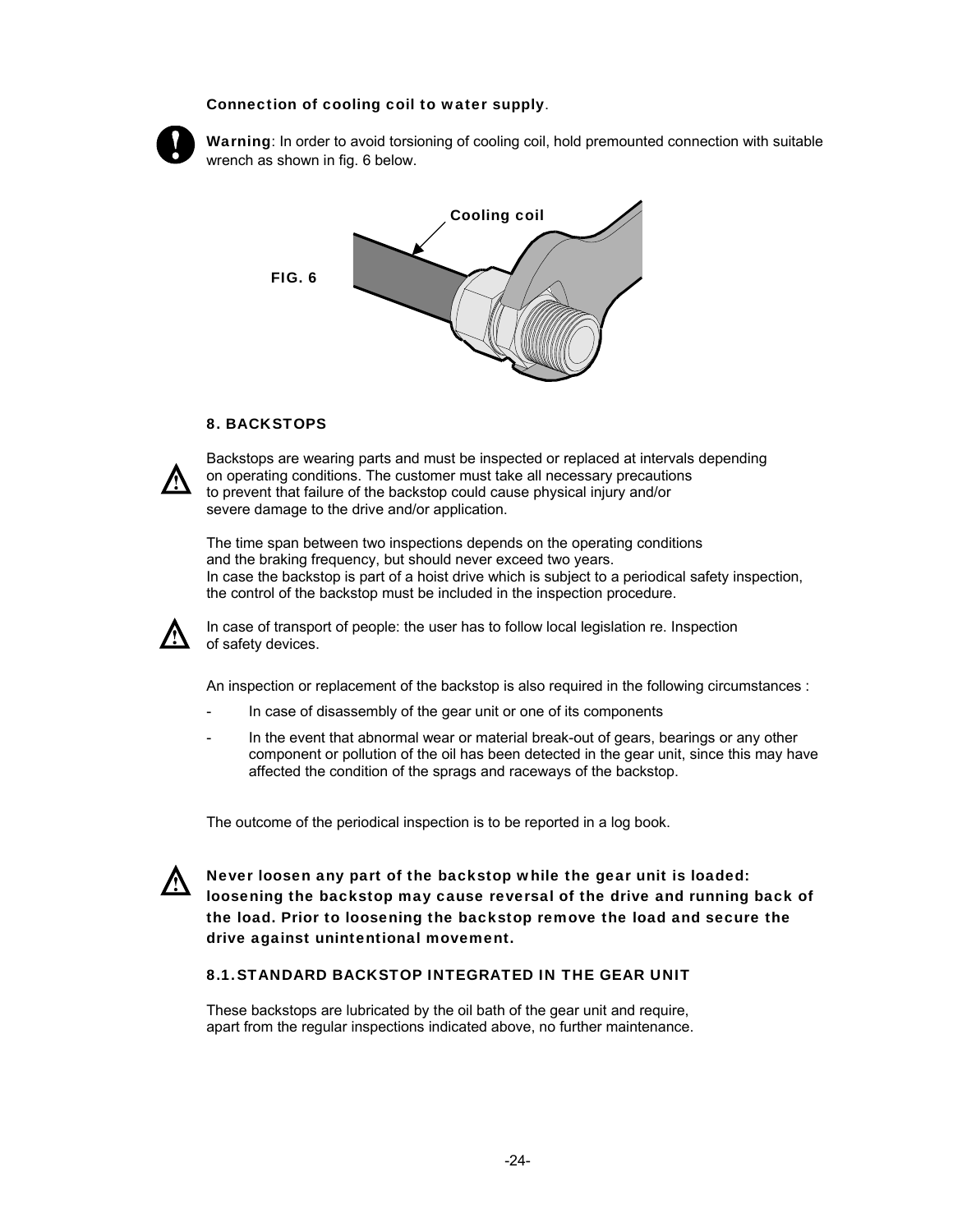#### 8.2. EXTERNALLY FITTED BACKSTOP

In case the gear unit is equipped with an externally fitted backstop. please refer to the corresponding additional Service Manual for maintenance and inspection. The above instructions for inspection remain valid.



Alteration of the direction of rotation of a backstop may only be carried out by authorised personnel and according to the instructions shown in the relevant instruction leaflet.

# 9. STARTING-UP

#### 9.1. ALL GEAR UNITS

#### Before starting-up, check oil level with dipstick and make sure that all points are lubricated.

Although all greasing points have been greased before delivery, it is advisable to give a few shots with a grease gun before starting-up.

Check all fixation points between gear unit and foundation. They may require retightening after some running time.

The alignment of the complete drive packages mounted on a bedplate has been carefully checked before shipment. It is nevertheless required to check that the bedplate has not been deformed during transport or erection. Therefore check again alignment of couplings or other elements after final installation.

Make sure that protection hoods and air guiding plates, if any, in case of fan cooling are properly fitted.

Gear units may rotate in both directions except when direction of rotation is indicated.

#### On gear units equipped with backstops, check whether direction of motor rotation corresponds to backstop freewheeling direction, before coupling motor to unit.

In case of complete drives, the direction of rotation of the motor has to be checked by means of a phase meter.

Rotation of gear unit in reverse direction, even momentarily, may damage the backstop, and consequently is not allowed.

Units equipped with heaters must not be started before oil temperature is above  $5^{\circ}$ C (40 $^{\circ}$ F). Heaters are automatically disconnected when oil temperature is above 15°C (60°F).

Temperature of oilbath will rise with increased load. Continuous operating temperature of 80 to 85°C ( 175 to 185°F) is allowable for a standard gear unit filled with mineral oil. Occasional operating temperatures of up to 95°C (200°F) are acceptable

#### 9.2. GEAR UNITS WITH FORCED FEED LUBRICATION

For the different parts of the lubrication system, refer to service manual of the lubrication and cooling equipment and/or the technical leaflets concerning the specific components.

### 9.3. GEAR UNIT DRIVEN BY A TWO SPEED MOTOR

When switching from the higher to the lower speed, first decelerate so that the motor must accelerate when switched on at the lower speed. In this way high synchronisation peak torques can be avoided.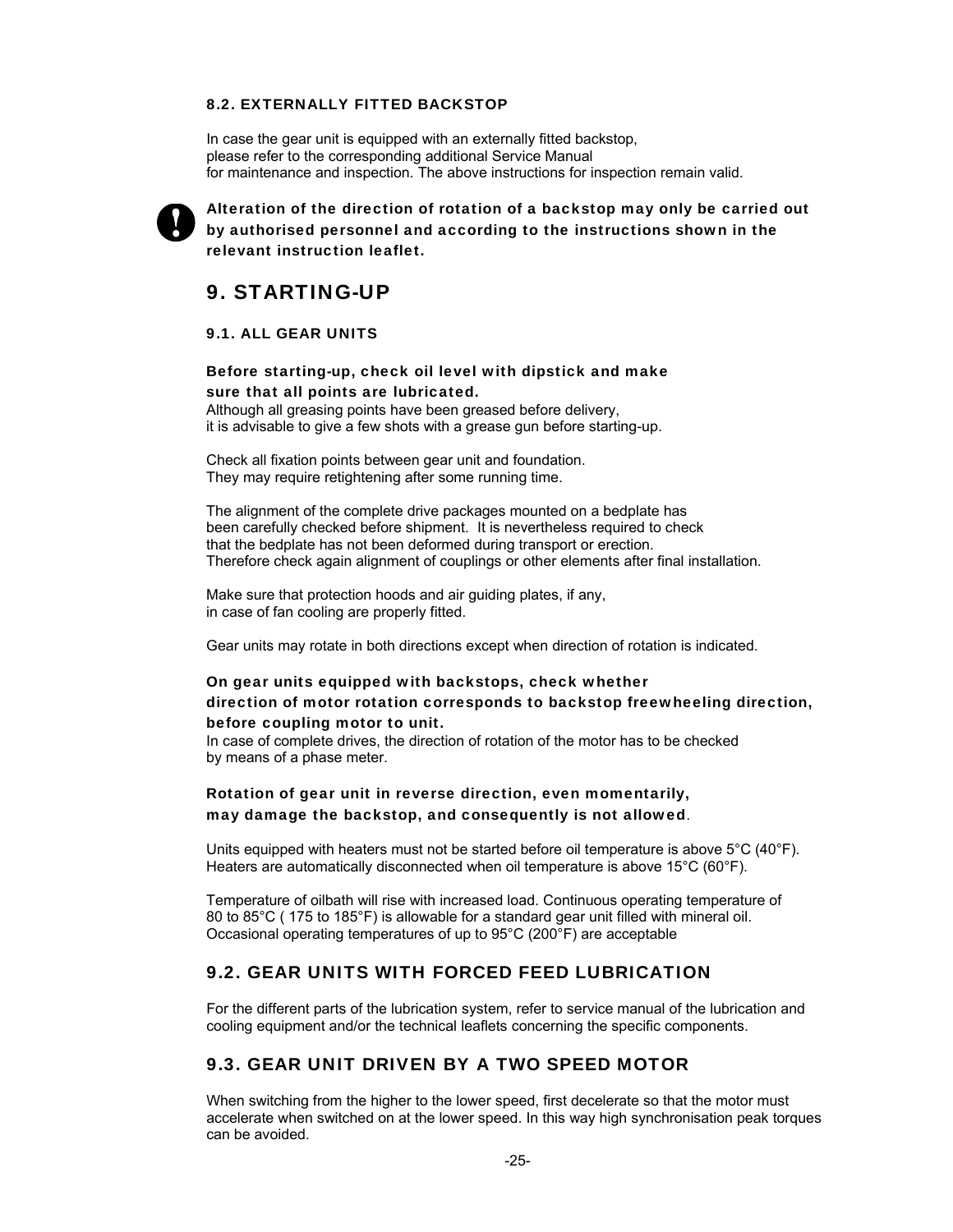

# 10. MAINTENANCE

Maintenance operations are limited to check oil level, to regular oil change, to regrease the lubrication points and filter cleaning.

OIL QUANTITY : see paragraph 6.4, page 9. OIL DRAINING : see paragraph 6.8, page 10.

Read also  $\blacksquare$   $\blacksquare$  points in the other paragraphs.

# 10.1. INSPECTION AND MAINTENANCE

Rotating parts may cause harm and damage.

For inspection and maintenance always deenergize the drive and make sure that the drive is secured against unintentional switch-on or movement.

### 10.2. OIL CHANGE

Handle any lubricant or oil with care and according to the handling and safety instructions to be supplied by the lubricant supplier on customer's request. These instructions have to be handed over to any personnel performing installation, maintenance or repair of the gear unit.

The first oil change should be made preferably after 100 hours and no later than 800 hours of service. This oil may be used again after filtering. Filter the oil volume at least 10 times. Use a 10 µm filter or smaller. When the filtering system is used for different types of oil it should be rinsed with a suitable rinsing product. Drain well after rinsing.

The oil should then be renewed after 4000 to 8000 hours or a max. 18 months of service depending on the operating conditions. Use clean oil from clean drums. Avoid any penetration of abrasive particles and water.

The water content should be no higher than 0.05%.

It is recommended to exchange the oil before summertime, hence running with new fresh oil in the most critical period when thermal load is higher.

Drain the oil while unit is still warm. Be careful while draining the hot oil, use an appropriate hot oil recipient.

Every time the lubricant is renewed, it is recommended to flush the gear unit and the corresponding lubrication and cooling system with the fresh oil or a suitable flushing oil. Drain the used fresh oil or the flushing oil. Check to make sure that the lubrication and cooling system items are well drained.

If the lubrication system has an oil filter, change the filter cartridge after every 800 hours of service.

Operating procedure and specifications are mentioned in the service manual of the lubrication and cooling equipment and / or the technical leaflets for the specific instrumentation. Steel mesh filter cartridge may be used again after thorough cleaning in a solvent. Always refer to the oil supplier for the selection of rinsing and flushing products.

When the oil sump temperature is frequently 80 $^{\circ}$  to 95 $^{\circ}$ C (175 $^{\circ}$  to 200 $^{\circ}$ F), or in the event of a dusty or humid atmosphere, it is recommended to have an oil analysis performed by the oil supplier or a qualified laboratory after 4000 hours of service in order to determine the expected lifetime of the oil. Oil sump temperature must never be higher than 95°C (200°C), since oil then will degenerate very fast.

A representative oil sample should be taken either directly out of the oil sump - open the unit's inspection cover immediately after shutdown - or by means of flushing a certain amount of oil (capacity of the drain pipe + 2 litres) trough the drain cock or service piping before taking the oil sample. Make sure to use only appropriate and clean sample bottles.

#### Before starting-up, check the oil level with dipstick and make sure to add-up oil when required.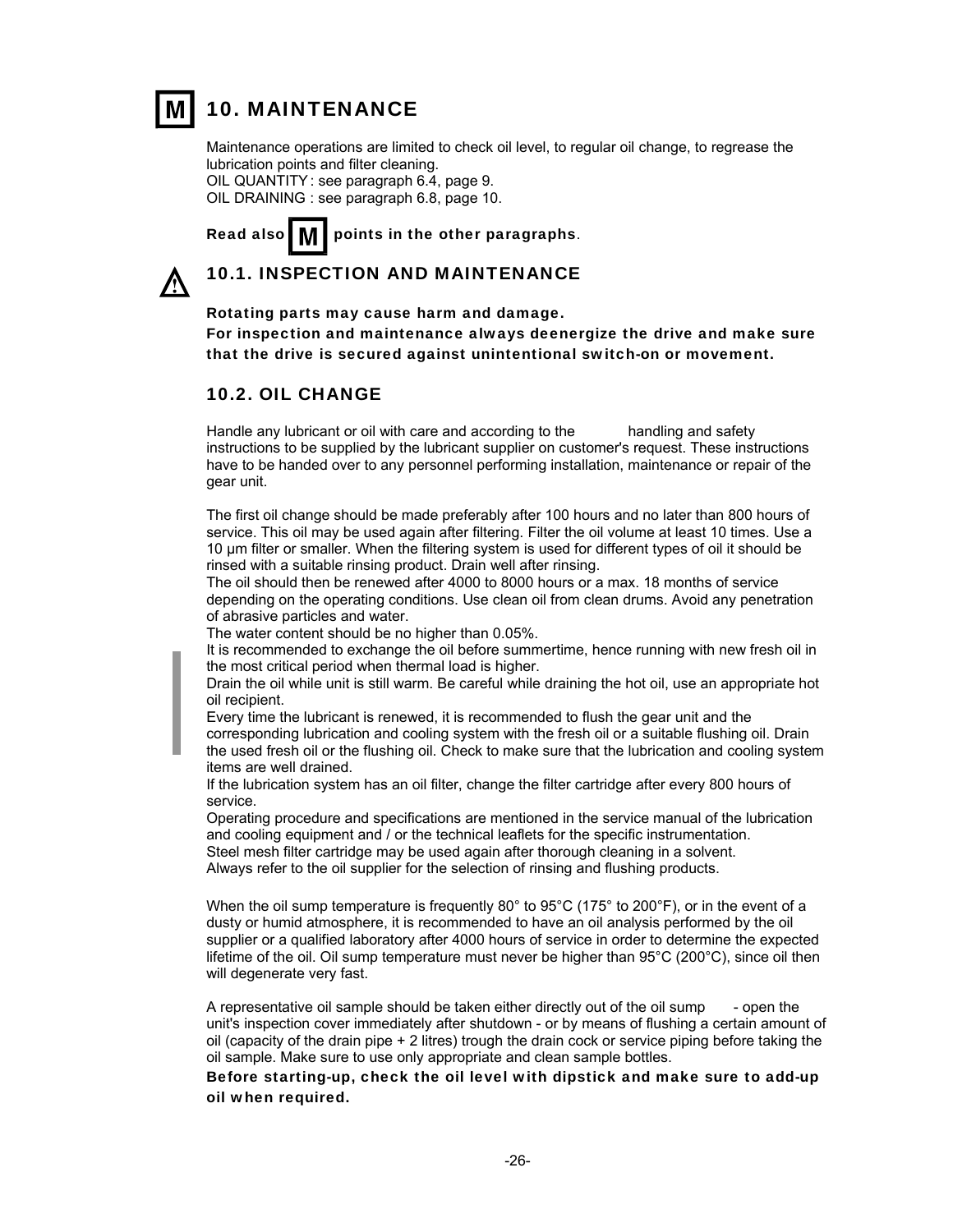# 10.3. GREASE LUBRICATION POINTS

Regrease all lubrication points after every 800 hours of operation and while the gear unit is still warm.

Recommended greases are given in lubricant table. (page 39) Grease quantity for bearings: see page 36-37. Grease quantity for labyrinth seal: see page 38. For longer lubrication intervals: consult CHEMINEER.

# 10.4. MAINTENANCE FREE OIL-LOCKTM SEAL

The high speed shaft is equipped as standard with an OIL-LOCKTM oil seal. The high and low speed shaft of the P4 single stage gear units are equipped with an OIL-LOCKTM seal. This oil seal is wear resistant and maintenance free due to its centrifugal operating principle. The dual purpose labyrinth seal also prevents the entrance of dirt and moisture.

Disassembly of the OIL-LOCKTM seal should only be carried out by qualified personnel.

# 10.5. EXTENDED PERIODS OF STANDSTILL

When gear units are at standstill for an extended period, the protective oil film containing anti corrosion additives gradually disappears and the unprotected internal parts become subject to corrosion. Adverse ambient condi-tions such as humid, marine, tropical and chemically aggressive environ-ments will accelerate the process.

A periodic visual inspection through the inspection cover is required.

Corrosion of the internals can be avoided by letting run the gear unit for a few minutes every two weeks (depending on the ambient conditions) thus allowing the formation of a new oil film.

the gear unit.



Install a special breather (marked with the label shown below) to prevent moisture from entering

If it is not possible to run the unit regularly and the risk for corrosion is imminent, during extended periods of standstill the unit must be protected as follows :

- an oil soluble concentrate including corrosion inhibitors which are active both in the liquid and in the vapour phase has to be added. A 2% volume concentration is considered to be normal. Consult your oil supplier about lifetime, compatibility with the actual oil and about volume concentration.
- seal all gear unit openings (dipstick, breather etc.) hermetically .

### 10.6. SERVICE AFTER SALES

For technical assistance or additional information, the CHEMINEER sales centers are at your disposal. When you contact them, please specify the complete type code and the manufacturing number mentioned on the gear unit's nameplate.

### 10.7. REPAIRS

Any repair should only be carried out by qualified personnel. Only original CHEMINEER spares should be used.

No products or substances may be used in the gear unit that should bring foreign ingredients (particularly solid or friction reducing additives amongst other things) in the oi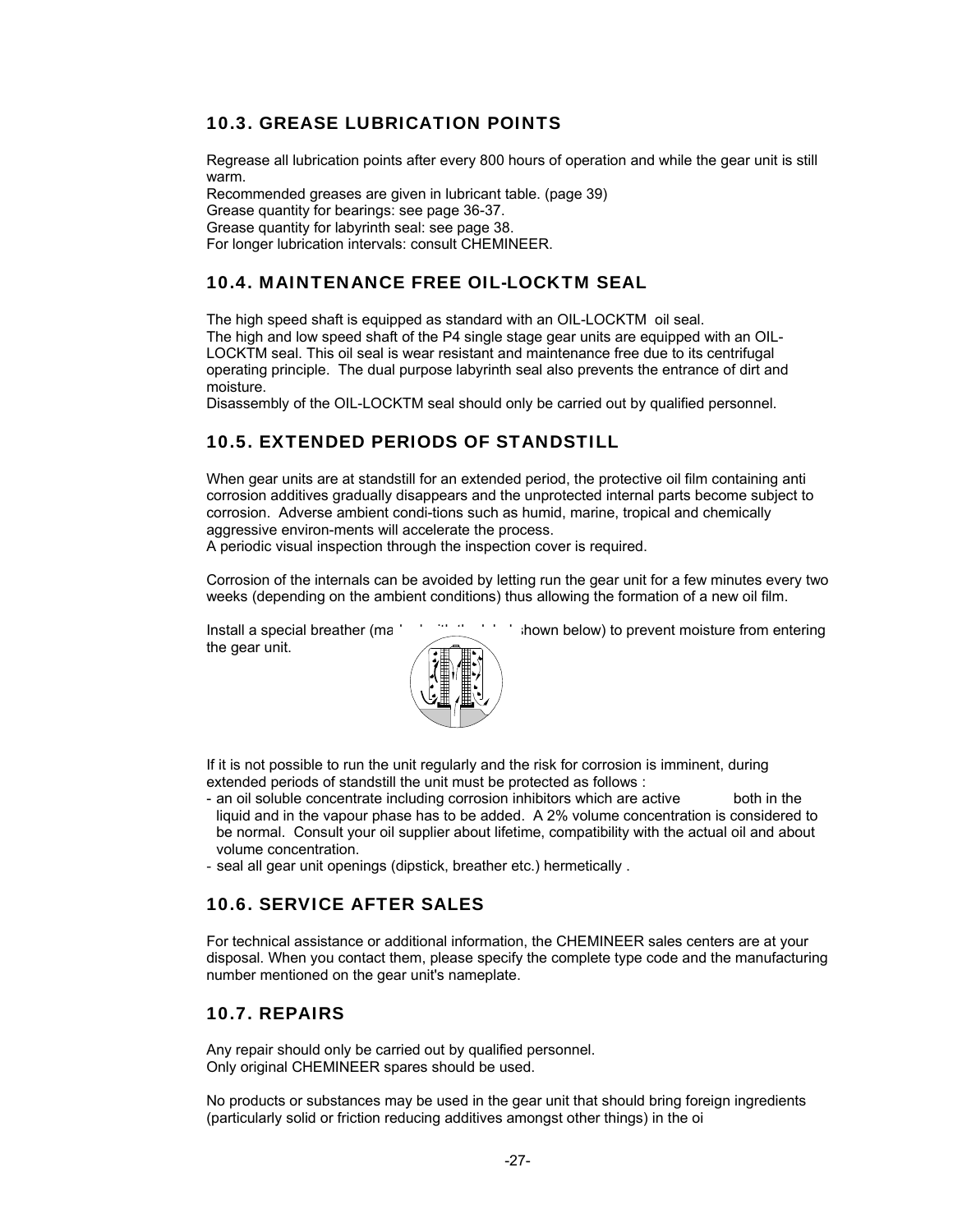# 11. Grease quantity for bearings and grease quantity for labyrinth

# 11.1 Grease quantity (type Q.) in g for bearings

Type is indicated on the namaplate. Grease recommended by the oil suppliers: see page???

# Sticker on gear unit:



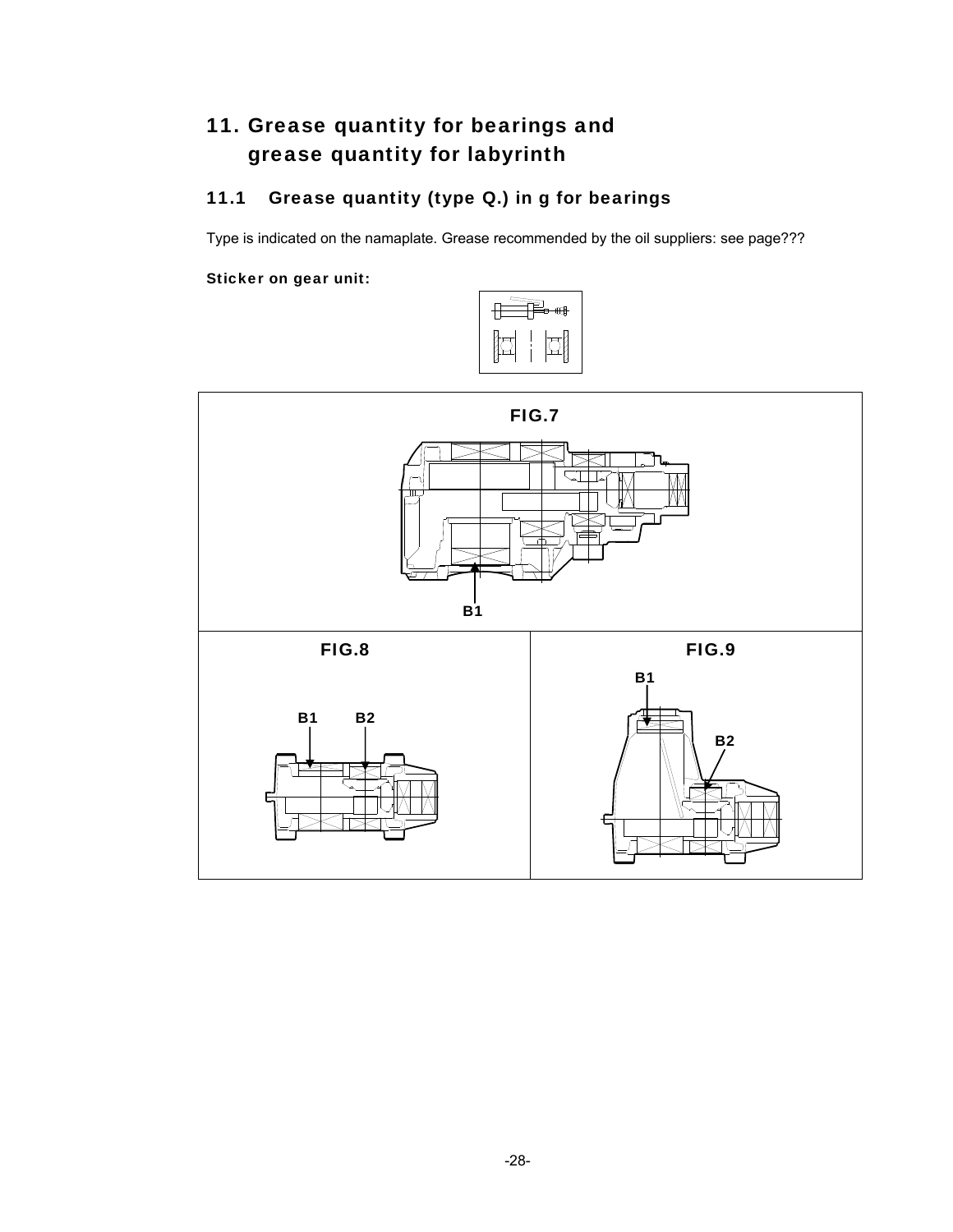

# 11.2 Grease quantity (type Q.) in g for bearings

Type is indicated on the namaplate. Grease recommended by the oil suppliers: see page???

Sticker on gear unit:



| Size                    | Type Q1   | Type Q2   | Type Q3   |           | Type Q4        | Type Q5   |                |  |
|-------------------------|-----------|-----------|-----------|-----------|----------------|-----------|----------------|--|
|                         | Fig. 7    | Fig. 7    | Fig. 7    | Fig. 8    |                | Fig. 9    |                |  |
|                         | <b>B1</b> | <b>B1</b> | <b>B1</b> | <b>B1</b> | B <sub>2</sub> | <b>B1</b> | B <sub>2</sub> |  |
| Z                       |           |           |           | 10        | 20             | 10        | 20             |  |
| Α                       |           |           |           | 20        | 20             | 20        | 20             |  |
| $\sf B$                 |           |           |           | 30        | 30             | 30        | 30             |  |
| $\mathsf C$             | 50        | 60        | 50        |           |                |           |                |  |
| D                       | 60        | 80        | 60        |           |                |           |                |  |
| E                       | 90        | 110       | 90        |           |                |           |                |  |
| F                       | 120       | 150       | 120       |           |                |           |                |  |
| G                       | 170       | 200       | 170       |           |                |           |                |  |
| $\overline{\mathsf{H}}$ | 180       | 230       | 180       |           |                |           |                |  |
| J                       | 220       | 280       | 220       |           |                |           |                |  |
| Κ                       | 260       | 320       | 260       |           |                |           |                |  |
| L                       | 320       | 400       | 320       |           |                |           |                |  |
| M                       | 340       | 410       | 340       |           |                |           |                |  |
| N                       | 380       | 380       | 290       |           |                |           |                |  |
| P                       | 470       | 470       | 350       |           |                |           |                |  |
| Q                       | 490       | 490       | 360       |           |                |           |                |  |
| $\mathsf{R}$            | 500       | 500       | 380       |           |                |           |                |  |
| $\mathbf S$             | 600       | 600       | 440       |           |                |           |                |  |
| T                       | 620       | 620       | 470       |           |                |           |                |  |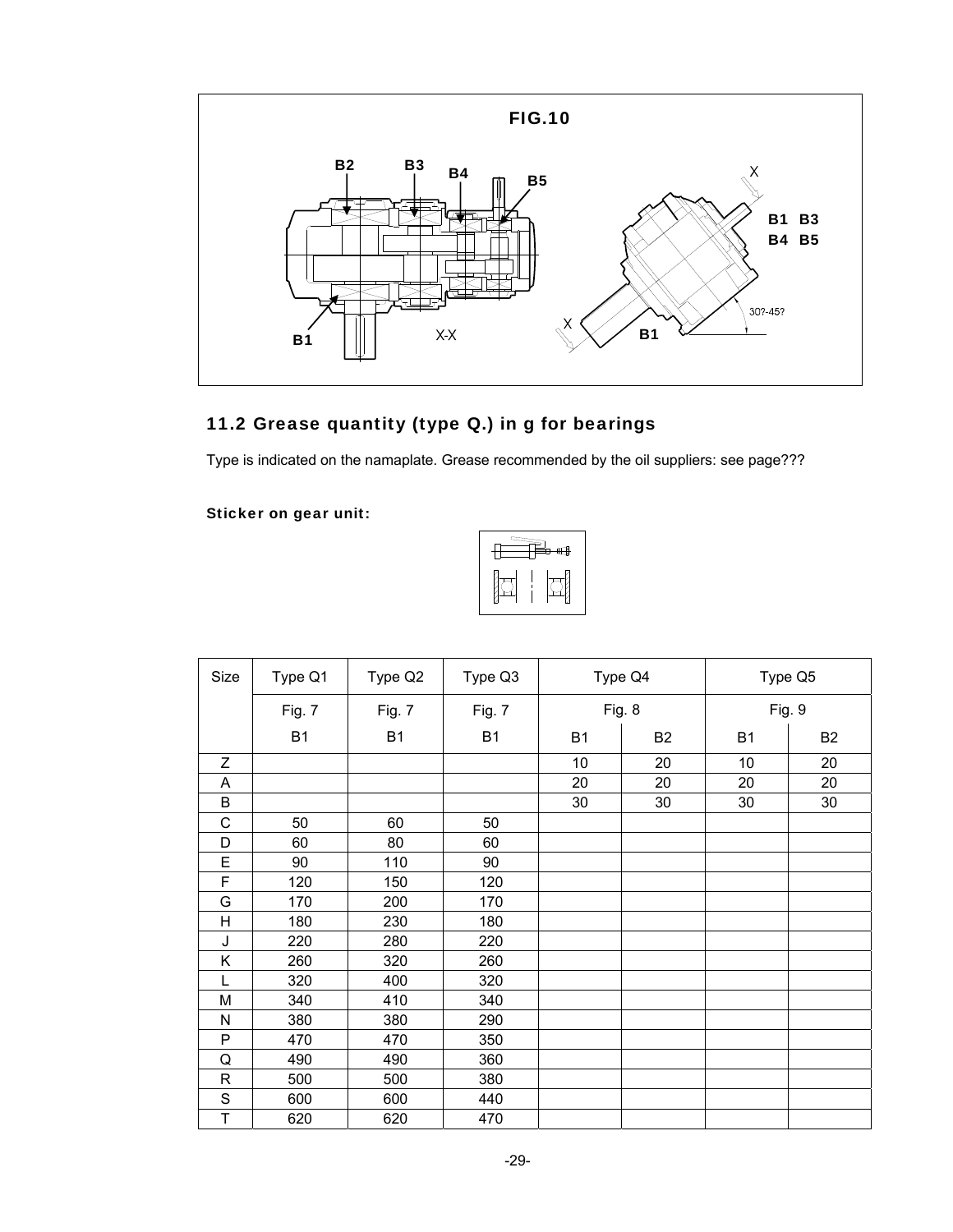| Size           | Type Q6   | Type Q7   | Type Q8   | Type Q9   |           |                |    |                |  |  |  |
|----------------|-----------|-----------|-----------|-----------|-----------|----------------|----|----------------|--|--|--|
|                | Fig. 7    | Fig. 7    | Fig. 7    | Fig. 10   |           |                |    |                |  |  |  |
|                | <b>B1</b> | <b>B1</b> | <b>B1</b> | <b>B1</b> | <b>B2</b> | B <sub>3</sub> | B4 | B <sub>5</sub> |  |  |  |
| Z              |           |           |           |           |           |                |    |                |  |  |  |
| Α              |           |           |           |           |           |                |    |                |  |  |  |
| B              |           |           |           |           |           |                |    |                |  |  |  |
| $\mathsf C$    | 100       |           |           |           | 50        | 30             | 20 | 10             |  |  |  |
| D              | 130       | 100       | 120       |           | 60        | 40             | 30 | 20             |  |  |  |
| E              | 180       | 130       | 170       |           | 90        | 50             | 40 | 20             |  |  |  |
| F              | 240       | 180       | 220       |           | 120       | 80             | 50 | 30             |  |  |  |
| G              |           | 220       | 320       |           |           |                |    |                |  |  |  |
| $\overline{H}$ |           | 280       | 400       | 180       |           |                |    |                |  |  |  |
| J              |           | 320       | 410       | 220       |           |                |    |                |  |  |  |
| Κ              |           | 320       | 500       | 260       |           |                |    |                |  |  |  |
| L              |           | 410       | 590       | 320       |           |                |    |                |  |  |  |
| M              |           | 370       | 700       | 340       |           |                |    |                |  |  |  |
| N              |           |           |           | 290       |           |                |    |                |  |  |  |
| P              |           |           |           | 350       |           |                |    |                |  |  |  |
| Q              |           |           |           | 360       |           |                |    |                |  |  |  |
| $\mathsf{R}$   |           |           |           |           |           |                |    |                |  |  |  |
| $\mathbf S$    |           |           |           |           |           |                |    |                |  |  |  |
| T              |           |           |           |           |           |                |    |                |  |  |  |

Bearings without grease nipple are oil lubricated

# 11.2 Grease quantity (type Q.) in g for labyrinth seal

Greases recommended by the oil suppliers: see page???



# On low speed shaft

Single stage gear units

| Gear unit | g  |
|-----------|----|
| type      |    |
| QHRC1ZN   | 75 |
| QHRD1ZN   | 75 |
| QHRF1ZN   | 45 |
|           |    |

| Gear unit<br>tvpe | g  | Gear unit<br>tvpe | g  | Gear unit<br>type | g  |
|-------------------|----|-------------------|----|-------------------|----|
| QHRC1ZN           | 75 | QHPC1             | 10 | QVPZ1             | 10 |
| QHRD1ZN           | 75 | QHPD1             | 10 | QVPB1             | 10 |
| QHRF1ZN           | 45 | QHPE1             | 15 |                   |    |
|                   |    | QHPF1             | 25 |                   |    |
|                   |    | QHPG1             | 35 |                   |    |

| g  | Gear unit<br>tvpe | g   |
|----|-------------------|-----|
| ın | QVPZ1             | 10  |
|    | QVPB1             | 11) |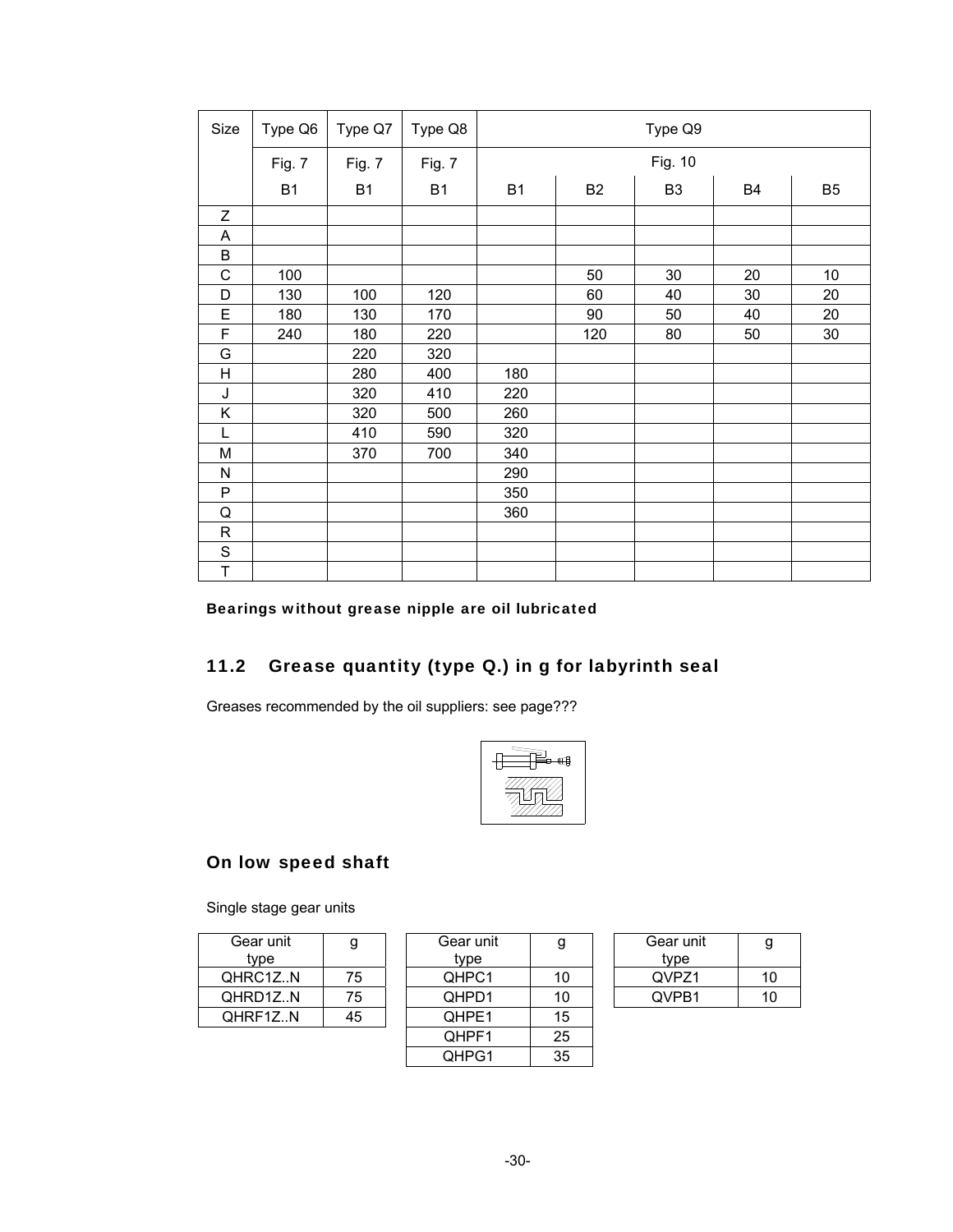# Multi stage gear units

| Gear unit | . N | .D/.K | Gear unit |  |
|-----------|-----|-------|-----------|--|
| Size      | g   | g     | Size      |  |
| C         | 25  | 25    | QVRZ2     |  |
| D         | 35  | 25    | QVRZ2L    |  |
| E         | 55  | 30    | QVRA2     |  |
| F         | 60  | 65    | QVRA2L    |  |
| G         | 75  | 65    | QVRB2     |  |
| Н         | 60  | 120   | QVRB2L    |  |
| J         | 60  | 130   |           |  |
| Κ         | 130 | 145   |           |  |
|           | 135 | 155   |           |  |
| M         | 145 | 160   |           |  |
| N         | 215 |       |           |  |
| P         | 230 |       |           |  |
| Q         | 240 |       |           |  |
| R         | 255 |       |           |  |
| S         |     |       |           |  |
| Т         |     |       |           |  |

| Gear unit<br>Size |    |
|-------------------|----|
| QVRZ2             | 50 |
| QVRZ2L            | 30 |
| QVRA2             | 70 |
| QVRA2L            | 40 |
| QVRB2             | 50 |
| QVRB2L            | 55 |

# On high speed shaft

Single stage gear units

| Gear unit<br>type |    |
|-------------------|----|
| QHPC1             | 10 |
| QHPD1             | 10 |
| QHPE1             | 20 |
| QHPF1             | 30 |
| QHPG1             |    |

Multi stage gear units

| Gear unit       | QHP                      |       |                          | QHR                      |                          | QVP                      |       | QVR   |                          |                          |
|-----------------|--------------------------|-------|--------------------------|--------------------------|--------------------------|--------------------------|-------|-------|--------------------------|--------------------------|
| type            | QHP.2                    | QHP.3 | QHR.2                    | QHR.3                    | QHR.4                    | QVP.2                    | QVP.3 | QVR.2 | QVR.3                    | QVR.4                    |
|                 | $\overline{\phantom{0}}$ | -     | $\overline{\phantom{0}}$ | $\overline{\phantom{0}}$ | $\overline{\phantom{0}}$ | $\overline{\phantom{0}}$ | -     | 10    | $\overline{\phantom{0}}$ | $\overline{\phantom{0}}$ |
| $A$ ./.H        | 10                       | 10    | 10                       | 10                       | 10                       | 10                       | 10    | 10    | 10                       | 10                       |
| $J_{\cdot}$ /.T | 20                       | 20    | 20                       | 20                       | 20                       | 20                       | 20    | 20    | 20                       | 20                       |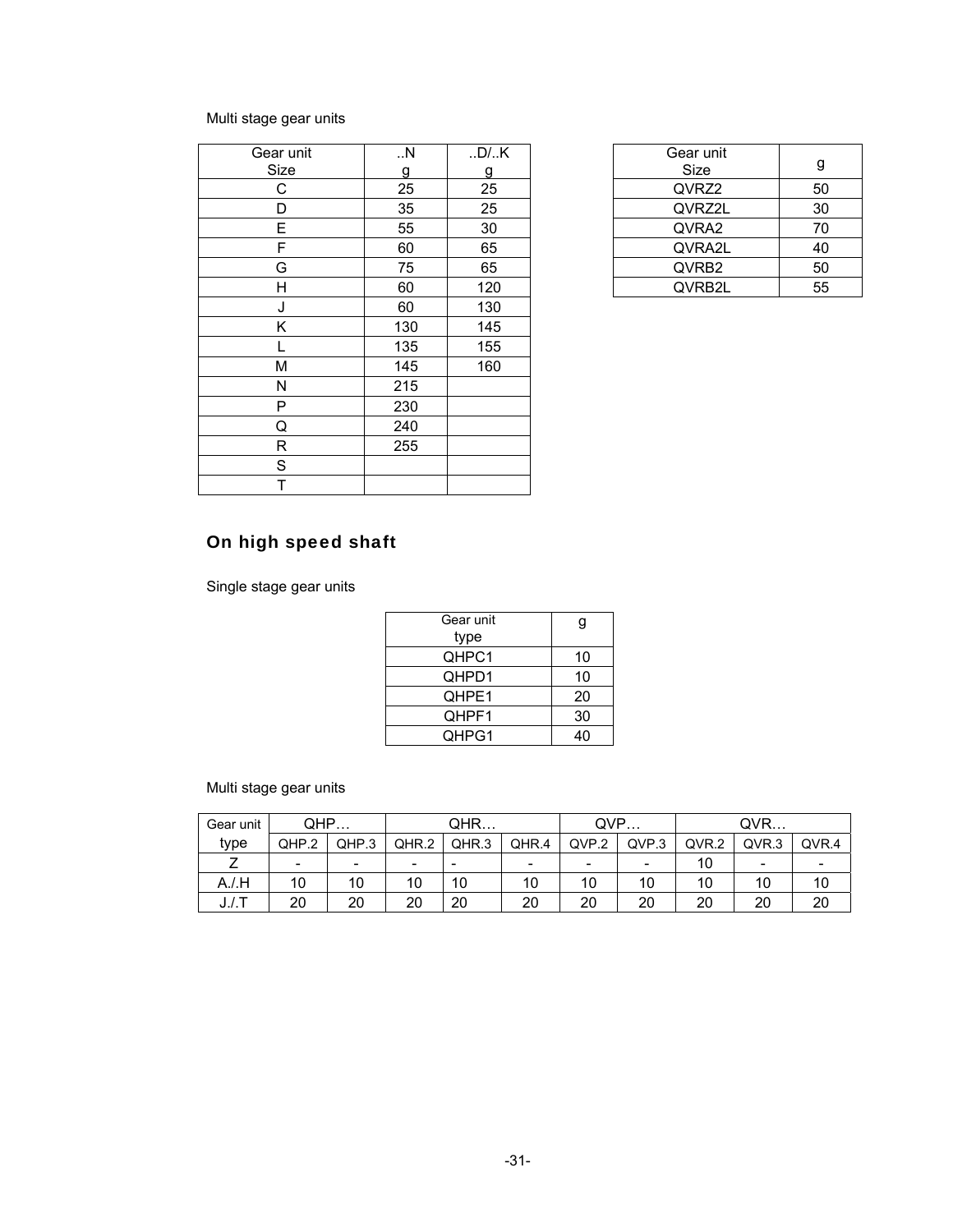The mineral oils and greases listed below, recommended by the respective brand name owners, have to be used, unless indicated otherwise on the gear unit's name plate (for instance mineral oil and synthetic oil are different oil). The required viscosity grade of the oil is mentioned on the name plate.

| <b>SUS/100°F</b> | 690                                          | 1100                                         | 1600                                         | 2300                                         | (2)                                       | (3)                              |
|------------------|----------------------------------------------|----------------------------------------------|----------------------------------------------|----------------------------------------------|-------------------------------------------|----------------------------------|
| <b>BP</b>        | Energol GR-XP 150<br>Formulation L04021PBA   | Energol GR-XP 220<br>Formulation L04022PBA   | Energol GR-XP 320<br>Formulation L04023PBA   | Energol GR-XP 460<br>Formulation L04024PBA   | Energrease LS-EP 2<br>Energrease LS-EP 3  | BP Motorenschutzöl<br>MEK 20W-20 |
| <b>CASTROL</b>   | Alpha SP 150<br>Formulation L02045PBA        | Alpha SP 220<br>Formulation L02046PBA        | Alpha SP 320<br>Formulation L02047PBA        | Alpha SP 460<br>Formulation L02048PBA        | Spheerol EPL (2) /<br>Olista Longtime 3EP | Alpha SP<br>220 S                |
| <b>FUCHS</b>     | Renolin CLP 150<br>Formulation 3110247       | Renolin CLP 220<br>Formulation 3110248       | Renolin CLP 320<br>Formulation 3110249       | Renolin CLP 460<br>Formulation 3110250       | Renolit FEP3 /<br>Renolit FEP2 (2)        |                                  |
| (Exxon)MOBIL     | Mobilgear XMP 150<br>Formulation 1998<br>(4) | Mobilgear XMP 220<br>Formulation 1998<br>(4) | Mobilgear XMP 320<br>Formulation 1998<br>(4) | Mobilgear XMP 460<br>Formulation 1998<br>(4) | Mobilux FP                                | Mobilarma<br>524                 |
| <b>SHELL</b>     | Omala F 150<br>Formulation 1996<br>(4)       | Omala F 220<br>Formulation 1996<br>(4)       | Omala F 320<br>Formulation 1996<br>(4)       | Omala F 460<br>(4)<br>Formulation 1996       | Alvania EP                                | Ensis engine oil<br>30           |
| <b>STATOIL</b>   | LoadWay EP 150<br>Formulation SL970307-150   | LoadWay EP 220<br>Formulation SL970307-220   | LoadWay EP 320<br>Formulation SL970307-320   | LoadWay EP 460<br>Formulation SL970307-460   | Uniway<br>Li 62                           |                                  |
| <b>TOTAL</b>     |                                              | Carter FP 220<br>Formulation 131238          | Carter FP 320<br>Formulation 131238          | Carter FP 460<br>Formulation 131238          | Multis EP                                 | Rubia R<br>30                    |
| <b>TOTAL</b>     |                                              | Carter VP/CS 220<br>Formulation 130419       | Carter VP/CS 320<br>Formulation 130419       | Carter VP/CS 460<br>Formulation 130419       | Multis EP                                 | Rubia R<br>30                    |

Oil and lubricant manufacturers can change product compositions.

The oil composition formulations mentioned in the above table, have to be used; a confirmation of the oil supplier that the oil has been manufactured according to the composition formulation mentioned in the above table, is essential. No other oil may be used.

The greases and storage oils mentioned in the above table have to be of a product composition formulation of before January 10th 2005; a confirmation from the grease or oil supplier is essential.

CHEMINEER, Inc. is not responsible or liable for composition changes. The oil and lubricant suppliers are responsible for the selection and composition of their products.

Should the customer not wish to follow CHEMINEER oil and grease prescriptions, the customer assumes responsibility for the technical suitability of the lubricant used.

Any oil and lubricant shall be handled with care and according to the handling and safety instructions to be supplied by the lubricant supplier on customer's request. These instructions have to be handed over to any personnel performing installation, maintenance or repair of the gear unit.

Footnotes referred to in the oil and lubricant table above:

- (1) Only for low ambient temperatures, see nameplate of the gear unit
- (2) Use only high quality greases, with EP-additives and consistency NLGI-Grade 3. Greases with EP-additives and consistency NLGI-Grade 2 may be used for greaseable labyrinth type seals and grease lubricated lower bearing of the low speed shaft.
- (3) If the gear unit is filled with storage oil, it has to be drained and it may in some instances be necessary to rinse the gear unit with the selected oil before starting up. Check with the oil supplier.
- (4) Composition formulation of the product designated by the year of its market introduction